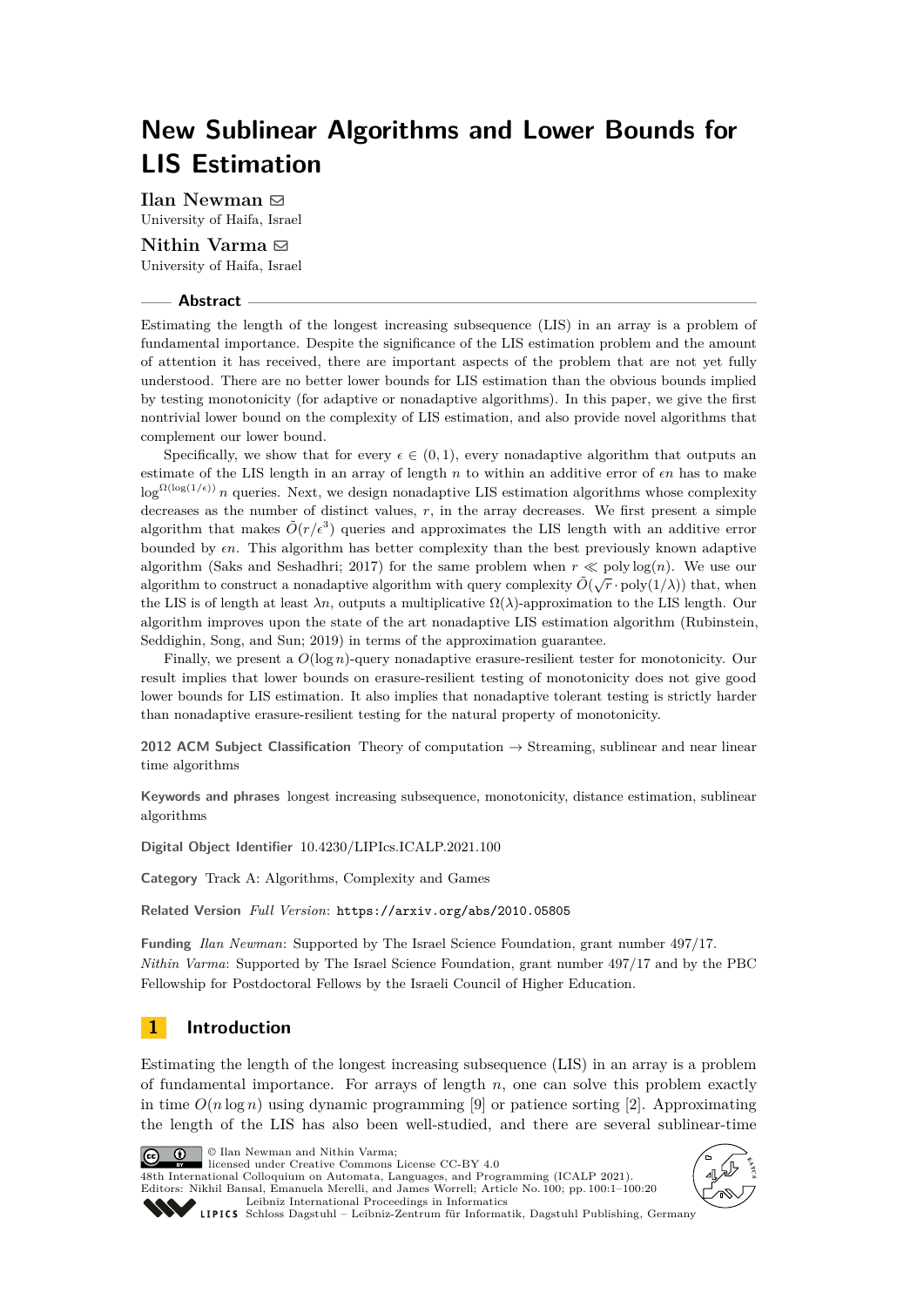#### **100:2 New Sublinear Algorithms and Lower Bounds for LIS Estimation**

algorithms [\[15,](#page-19-2) [1,](#page-19-3) [19,](#page-19-4) [18\]](#page-19-5) for this task. In the approximation task, for a real-valued array *A* of size *n*, the goal is to estimate the length of the LIS within an additive error (of  $\epsilon n$ ) or multiplicative error. An additive *ϵn*-approximation algorithm for this problem can also be used to estimate, with the same approximation guarantee, the Hamming distance of *A* to the closest sorted  $\arctan^1$  $\arctan^1$  (a.k.a. distance to monotonicity).

Early sublinear-time algorithms for LIS estimation [\[15,](#page-19-2) [1\]](#page-19-3) provided multiplicative  $(2+o(1))$ approximation for the distance to monotonicity, and thereby, additive  $\frac{n}{2}$ -approximation to the length of the LIS. Saks and Seshadhri [\[19\]](#page-19-4) made a major improvement to the state of the art, and presented an algorithm that approximates the LIS length to within an additive error of  $\epsilon n$  for arbitrary  $\epsilon \in (0,1)$ . All these algorithms have query complexity polylogarithmic<sup>[2](#page-1-1)</sup> in *n* for constant *ϵ*. Subsequently, Rubinstein, Seddighin, Song, and Sun [\[18\]](#page-19-5) presented a nonadaptive algorithm that computes a multiplicative  $\Omega(\lambda^3)$ -approximation to the LIS length, with query complexity  $\tilde{O}(\sqrt{n} \cdot \text{poly}(1/\lambda))$ , where  $\lambda$  is the ratio of the LIS length to *n*. In a very recent work (independent and parallel to ours), Mitzenmacher and Seddighin [\[11\]](#page-19-6) developed a sublinear algorithm for LIS estimation with query complexity  $\tilde{O}(n^{1-\Omega(\epsilon)} \cdot \text{poly}(1/\lambda))$  that obtains an approximation ratio of  $\Omega(\lambda^{\epsilon})$  for arbitrary  $\epsilon \in (0,1)$ .

Despite the significance of the LIS estimation problem and the amount of attention it has received, there are important aspects of the problem that are not yet fully understood. There is no better lower bound on the query complexity of LIS estimation, for adaptive or nonadaptive algorithms, other than the obvious bound of  $\Omega(\log n)$  implied by monotonicity testing [\[8\]](#page-19-7). Another issue is to investigate whether the input length *n* is the right parameter to express the complexity of LIS estimation algorithms. In other words, it is unknown whether there are other input parameters that capture the fine-grained complexity of LIS estimation by making use of the underlying combinatorics of the problem.

In this paper we address both these issues. We prove the first nontrivial lower bound on the query complexity of nonadaptive algorithms for additive error LIS estimation. We also design nonadaptive LIS estimation algorithms whose query complexity is parameterized in terms of the number of distinct values in the input array.

**Lower Bound for LIS Estimation.** We show that there is no nonadaptive algorithm that approximates the LIS length to arbitrary additive error and has query complexity polylogarithmic in *n*. Specifically, for arbitrary constant  $\epsilon \in (0, 1)$ , every nonadaptive LIS estimation algorithm that has an additive error bounded by  $\epsilon n$  has to make  $\log^{\Omega(\log(1/\epsilon))} n$ queries. Interestingly, our lower bound construction uses ideas from the lower bound [\[4\]](#page-19-8) on the query complexity of 1-sided error nonadaptive testers for the property of  $(k, \ldots, 2, 1)$ -freeness. This is the first lower bound that improves upon the obvious lower bound of  $\Omega(\log n)$ .

One general approach for proving lower bounds on the complexity of LIS estimation was proposed by Dixit, Raskhodnikova, Thakurta, and Varma [\[6\]](#page-19-9), who showed that lower bounds for erasure-resilient testing of monotonicity provides lower bounds for estimating the distance to monotonicity up to an additive error. We prove that this method cannot provide a nontrivial lower bound for LIS estimation, by showing a *O*(log *n*)-query *nonadaptive* algorithm for erasure-resilient monotonicity testing.

<span id="page-1-0"></span><sup>1</sup> It is necessary and sufficient to modify the values that do not belong to an LIS to make the array sorted.

<span id="page-1-1"></span><sup>&</sup>lt;sup>2</sup> The query complexity of the algorithm by Saks and Seshadhri [\[19\]](#page-19-4) depends on the approximation parameter  $\epsilon$  as  $O((1/\epsilon)^{1/\epsilon})$  and hence is within aforementioned bound only if  $\epsilon$  is constant. In particular, the query complexity ceases to be sublinear as as soon as  $\epsilon$  is  $O(1/\log(n))$ .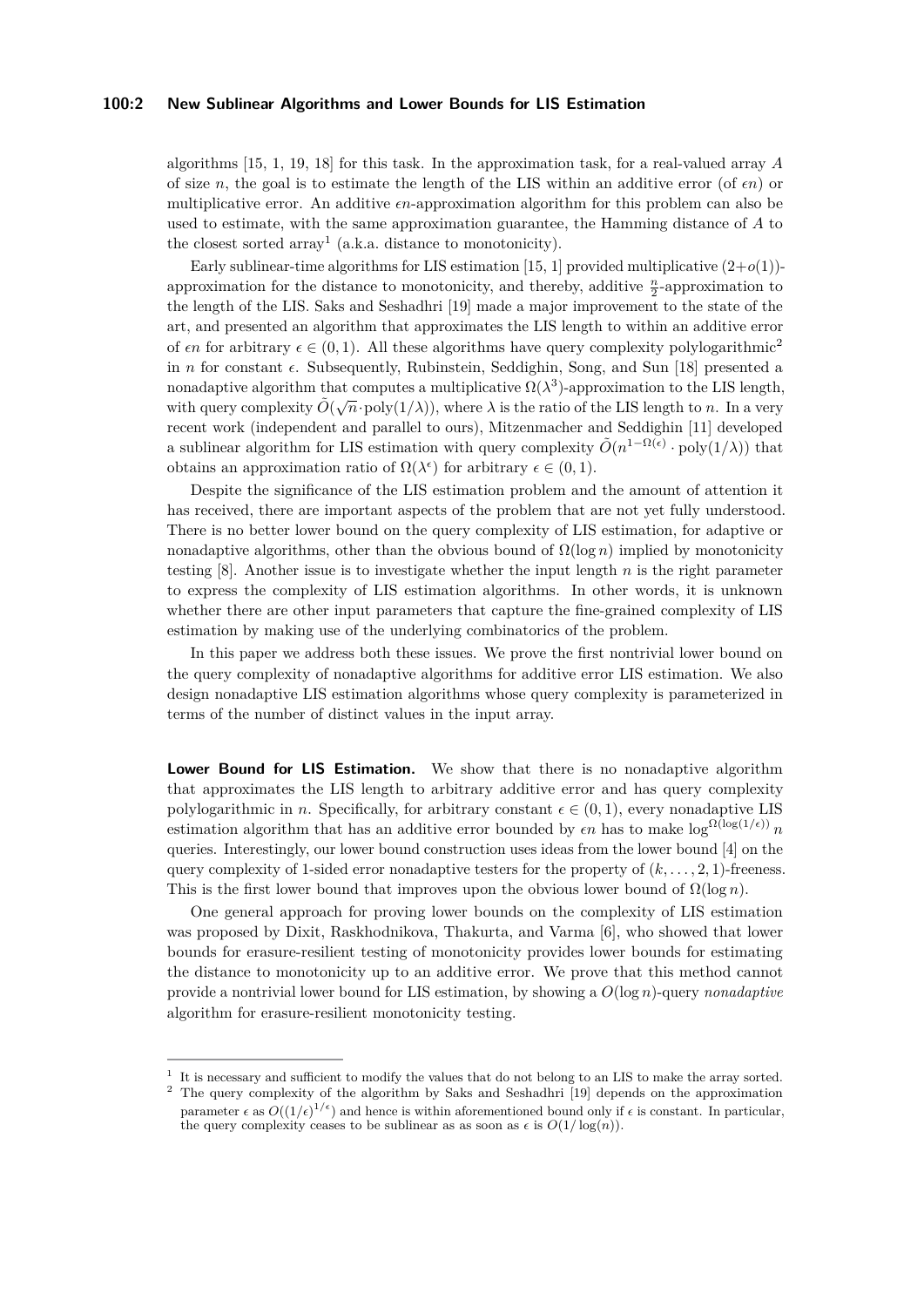**Sublinear Algorithms for LIS Estimation.** Our starting point here is to understand the dependence of the query complexity of LIS estimation on the range size of an input array. This is a major direction of study for the simpler problem of monotonicity testing, since the only tight lower bound [\[8\]](#page-19-7) holds for exponential range. Recently, Pallavoor, Raskhodnikova, and Varma [\[14\]](#page-19-10), and Belovs [\[3\]](#page-19-11), gave efficient algorithms for monotonicity testing whose query complexity beats the above lower bound when range size is small. There were no explicit results on LIS estimation for limited range size before our work.<sup>[3](#page-2-0)</sup> In this paper, we give efficient *nonadaptive* LIS estimation algorithms whose complexity is parameterized by *r*, the number of distinct values in the array, which is always at most the range size. Our algorithms

when the range is small. We first show a  $\tilde{O}(r/\epsilon^3)$ -query nonadaptive algorithm for LIS estimation, of additive error *ϵn*, for arbitrarily small *ϵ*. In particular, when the LIS length is a constant fraction of *n*, our algorithm can be used to get a multiplicative  $(1 \pm \epsilon)$ -approximation for the LIS length. We add that our algorithm is the only sublinear nonadaptive algorithm giving this approximation guarantee when  $r = o(n)$ . Furthermore, when  $r = o(\log^k n)$  (for an appropriate power k), our algorithm outperforms the adaptive algorithm of Saks and Seshadhri [\[19\]](#page-19-4), not only in terms of the dependence of query complexity on the input size *n*, but also in terms of its dependence on the approximation parameter *ϵ*. Hence, our algorithm bridges the gap between the known Ω(poly log *n*)-query algorithm for the general range and the *O*(1)-query algorithm for the Boolean range.

improve upon the state of the art algorithms in both complexity and approximation guarantee

An additional main result of this paper is a  $\tilde{O}(\sqrt{r})$ -query nonadaptive algorithm that gives a multiplicative approximation to the LIS length even when the LIS is relatively small. Namely, the algorithm makes  $\tilde{O}(\sqrt{r} \cdot \text{poly}(1/\lambda))$  queries and outputs a multiplicative  $\Omega(\lambda)$ -aproximation to the LIS length, where  $\lambda$  denotes the LIS length normalized by the input length. This is an improvement over the algorithm by Rubinstein, Seddighin, Song, and  $\tilde{\phi}(\bar{\zeta} - 1/(\bar{\zeta} \wedge \bar{\zeta}))$ Sun [\[18\]](#page-19-5), which makes  $\tilde{O}(\sqrt{n} \cdot \text{poly}(1/\lambda))$  nonadaptive queries and outputs a multiplicative  $\Omega(\lambda^3)$ -approximation to the LIS length. Our algorithm improves upon [\[18\]](#page-19-5) in terms of approximation guarantee (even in the general case of  $r = n$ ) as well as query complexity (when *r* ≪ *n*), and further, works for any value of *r*. Finally, the query complexity of our algorithm is always better than that of the recent LIS estimation algorithm by Mitzenmacher and Seddighin [\[11\]](#page-19-6) that outputs a multiplicative  $\Omega(\lambda^{\epsilon})$ -approximation to the LIS length for arbitrary  $\epsilon \in (0,1).^4$  $\epsilon \in (0,1).^4$ 

**Separating Distance Estimation from Erasure-Resilient Testing.** As mentioned before, a general method for proving lower bounds on distance estimation (or tolerant testing [\[15\]](#page-19-2)) is via proving lower bounds on erasure-resilient testing [\[6\]](#page-19-9).

Our nonadaptive erasure-resilient tester for monotonicity with complexity *O*(log *n*) and our lower bound on the query complexity of nonadaptive algorithms for LIS estimation imply that nonadaptive tolerant testing is strictly harder than nonadaptive erasure-resilient testing for the natural property of monotonicity, thereby making progress towards solving an open question raised by Raskhodnikova, Ron-Zewi, and Varma [\[16\]](#page-19-12).

<span id="page-2-0"></span><sup>3</sup> For the case of Boolean arrays, Berman, Raskhodnikova, and Yaroslavtsev [\[5\]](#page-19-13) showed that one can approximate the LIS length to within an additive error of  $\epsilon n$  by making  $O(1/\epsilon^2)$  queries.

<span id="page-2-1"></span><sup>&</sup>lt;sup>4</sup> We point out that the LIS estimation algorithm of Mitzenmacher and Seddighin [\[11\]](#page-19-6) uses the algorithm of Rubinstein et al. [\[18\]](#page-19-5) as a subroutine. By using our algorithm instead, the query complexity of the algorithm of Mitzenmacher and Seddighin [\[11\]](#page-19-6) can be improved.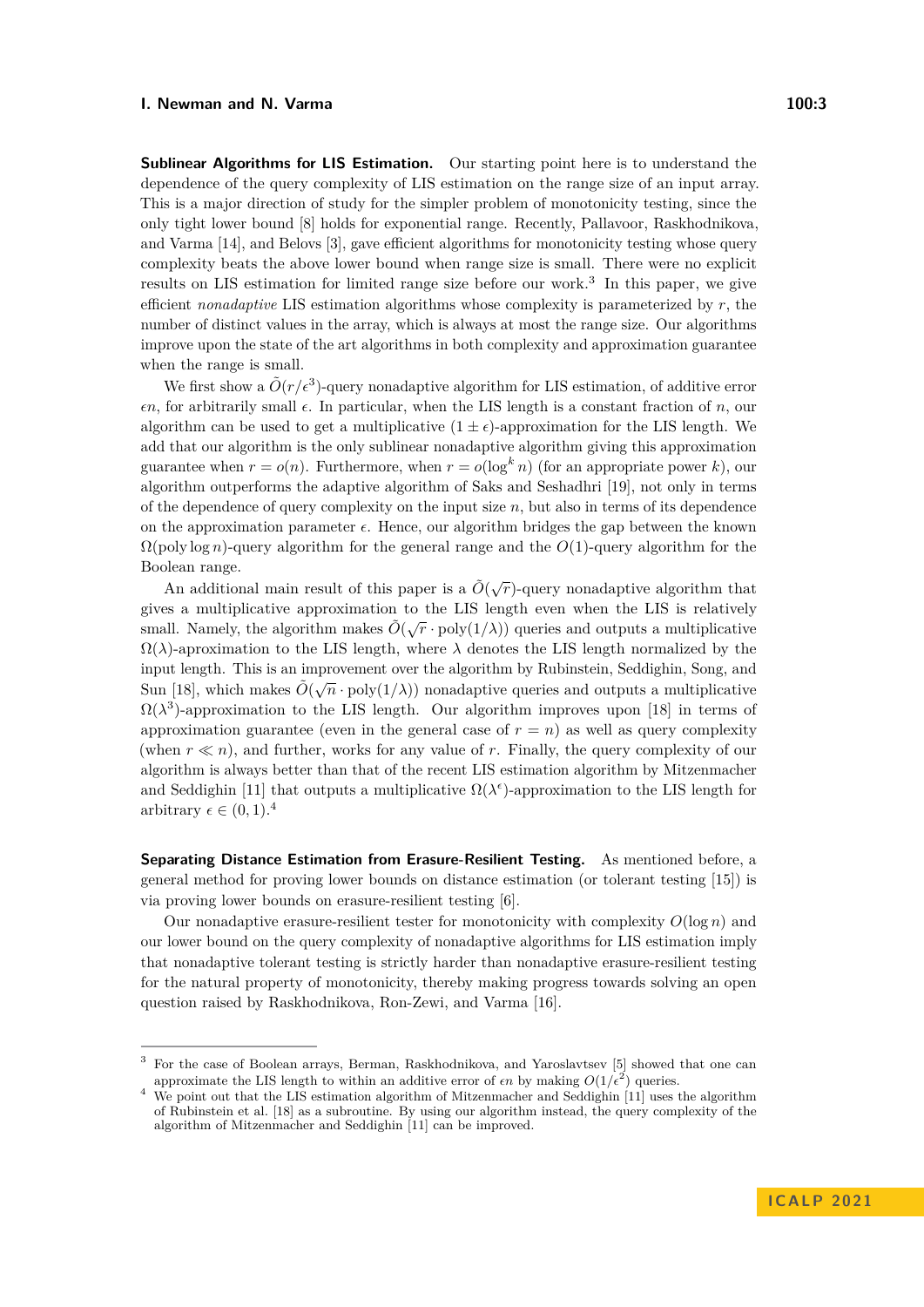#### **1.1 Discussion of Results and Overview of Techniques**

In this section, we state our results more formally, and provide an overview of the techniques used to prove them. We use ideas from [\[18\]](#page-19-5), [\[12\]](#page-19-14) and [\[4\]](#page-19-8). Given a real-valued array *A* of length *n*, an LIS in *A* is the longest nondecreasing sequence of values in *A*. In other words, the LIS is a largest cardinality set  $\mathcal L$  of indices such that for  $u, v \in \mathcal L$ , we have  $u < v$  if and only if  $A[u] \leq A[v]$ . We abuse notation and also use the term LIS to denote  $|\mathcal{L}|$  when this is clear from the context. A real-valued array of length *n* can be equivalently viewed as a function from [*n*] to the reals. Adopting this view, we use the term *monotone array* to refer to a sorted array. Throughout, we denote by *r*, the number of (or a guaranteed upper bound on) distinct values in the array. That is,  $r = |R|$  for  $R = \{A[i] : i \in [n]\}\$ . Thus, for the unrestricted case it is assumed that  $r = n$ .

## **1.1.1 Lower bound on the query complexity of nonadaptive LIS estimation algorithms**

Our first result proves that there is no nonadaptive algorithm that approximates the LIS length in an array of length *n* to within an additive error of *ϵn* and has query complexity polylogarithmic in *n*, for arbitrary constant  $\epsilon \in (0, 1)$ .

<span id="page-3-1"></span>▶ **Theorem 1.1.** For every  $\epsilon \in (0,1)$ , every nonadaptive algorithm that on an array A of *length n, outputs an additive ϵn-approximation to the length of the LIS in A, has to make*  $\log^{\Omega(\log(1/\epsilon))} n$  *queries.* 

We note that this is the first lower bound on LIS estimation that is not directly implied by the lower bound for testing monotonicity [\[8\]](#page-19-7).

To prove our lower bound, we construct two distributions with different LIS lengths such that every deterministic nonadaptive algorithm distinguishing the distributions with probability at least  $2/3$ , has query complexity  $\log^{(\omega(1)}(n)$ . More specifically, for every natural number *h*, we construct distributions  $\mathcal{D}_0^{(h)}$  and  $\mathcal{D}_1^{(h)}$  that are supported on inputs whose LIS lengths differ by  $exp(-h)$ . We then prove that every deterministic nonadaptive algorithm that takes input from the union of the supports of  $\mathcal{D}_0^{(h)}$  and  $\mathcal{D}_1^{(h)}$ , and aims to correctly identify the distribution from which the input is taken, either fails for most inputs or makes  $\Omega(\log^h n)$  queries. Interestingly, our lower bound construction uses ideas from the lower bound of Ben-Eliezer, Canonne, Letzter, and Waingarten [\[4\]](#page-19-8) on the query complexity of 1-sided error nonadaptive testers for the property of  $(k, \ldots, 2, 1)$ -freeness, where an array *A* of length *n* is  $(k, \ldots, 2, 1)$ -free if there are no *k* indices  $i_1 < i_2 < \cdots < i_k$  such that  $A[i_1] > A[i_2] > \cdots > A[i_k].$ 

#### **Using reductions from erasure-resilient testing**

As mentioned before, a general method for proving lower bounds on distance estimation is via proving lower bounds on erasure-resilient testing [\[6\]](#page-19-9).

▶ **Definition 1.2** (Erasure-resilient monotonicity tester). *Given*  $\epsilon, \alpha \in (0,1)$  *and a real-valued*  $array A$  *containing at most*  $\alpha$ -fraction of erased *values*<sup>[5](#page-3-0)</sup>, the goal of an  $\alpha$ -erasure-resilient *ϵ-tester for monotonicity is to determine whether A can be completed to a monotone array or whether every completion of A has Hamming distance at least ϵn to monotonicity.*

<span id="page-3-0"></span><sup>5</sup> Erasures are made adversarially before the tester makes its queries and the tester is unaware of the location of the erasures. A tester that queries the value at an erased location is returned a special symbol ⊥.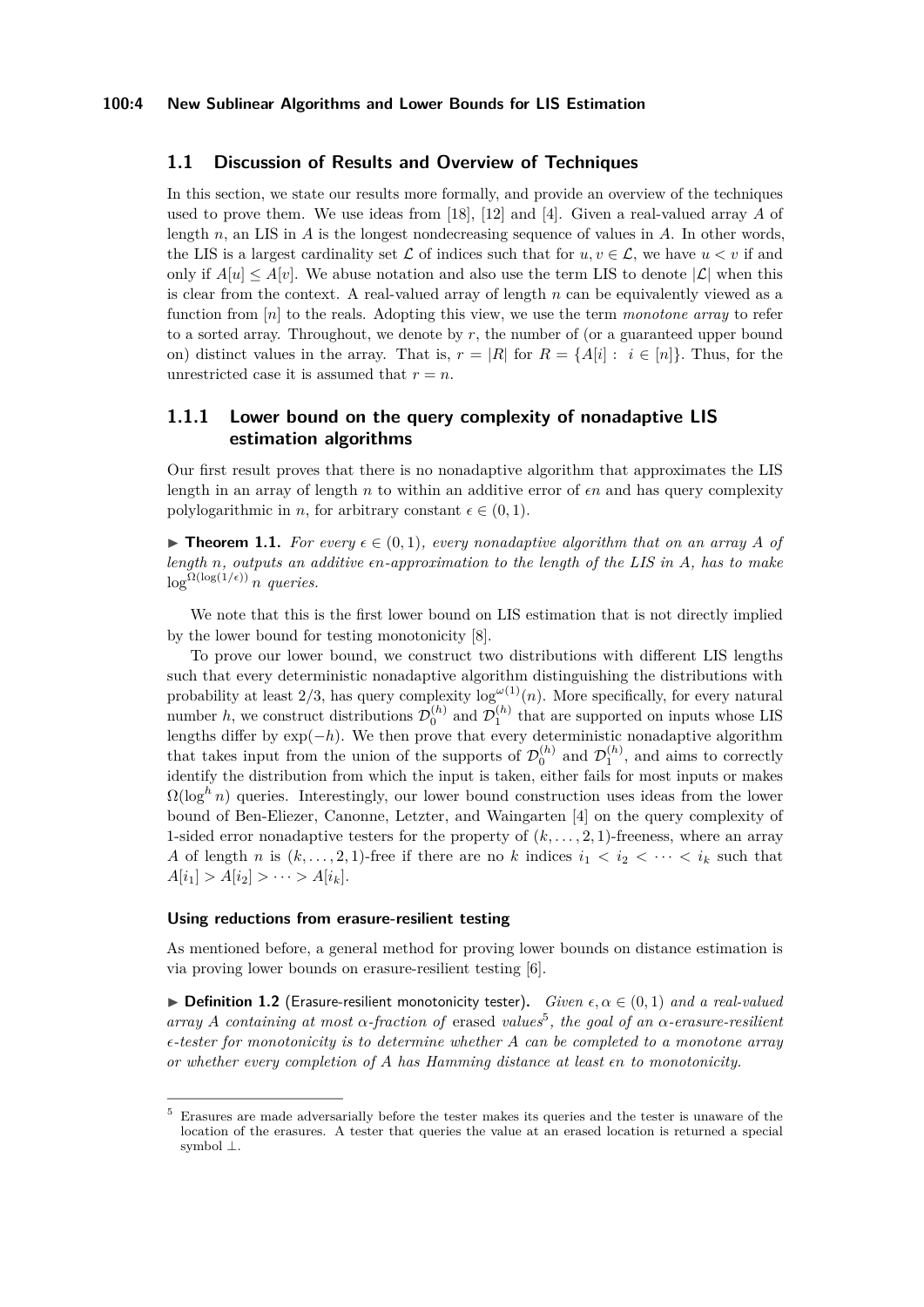Dixit, Raskhodnikova, Thakurta and Varma [\[6\]](#page-19-9) observed that the complexity of erasureresilient (ER) testing a property, falls in between the complexity of standard testing the property and estimating the distance to that property (with additive error). Hence, a lower bound on the complexity of ER testing monotonicity implies the same lower bound for estimating the LIS length up to an additive error. The only previously known ER tester for monotonicity [\[6\]](#page-19-9) is adaptive and has query complexity  $O(\log(n)/\epsilon)$ . Hence, a nontrivial lower bound for (adaptive) LIS estimation cannot be obtained this way.

We present a *nonadaptive* ER tester that makes  $O(\log n)$  queries and works for all fraction of erasures. This makes the results on ER testing monotonicity tight, and also shows that one cannot obtain a lower bound for LIS estimation via ER testing.

<span id="page-4-1"></span> $\blacktriangleright$  **Theorem 1.3.** Let  $\epsilon, \alpha \in (0,1)$  such that  $\alpha + \epsilon < 1$ . There exists a nonadaptive  $\alpha$ *erasure-resilient*  $\epsilon$ -tester for monotonicity that makes  $O\left(\frac{\log n}{\epsilon^2} + \frac{1}{\epsilon^3}\right)$  queries for n-length *arrays.*

The ER testers designed by Dixit et al. [\[6\]](#page-19-9) for various properties, are all either adaptive, or obtained by repeating a (standard) tester that makes independent and uniformly distributed queries. Our tester is different, and is in this sense, the first nontrivial nonadaptive ER tester for a natural property. Consider an array *A* of length *n* with at most *α* fraction of erasures, where  $\alpha \in [0, 1)$ . Our tester samples an index  $s \in [n]$  uniformly at random and does a randomized binary search for *s* on the array as if it were monotone. It queries the array values on these indices, and looks for violations to monotonicity on the search path to *s*. In case there are no erasures, this is a good strategy to detect a violation to monotonicity [\[7\]](#page-19-15). However, when values at a constant fraction of indices are erased, it could be the case that most of the values on the search path are erased. We show that a slightly modified version of this tester can be used for testing monotonicity. Specifically, our tester, in addition to querying the values along the binary search path, also queries the indices in a small constant-sized interval around the search point *s*. To analyze this modified tester, we rely on a combinatorial lemma by Newman, Rabinovich, Rajendraprasad, and Sohler [\[12\]](#page-19-14). A nonerased index  $x \in [n]$  is  $\gamma$ -deserted for  $\gamma \in (0,1)$  if there exists an interval  $I \subseteq [n]$  such that  $x \in I$  and at most  $\gamma$  fraction of the values in *I* are nonerased. Roughly speaking, the lemma implies that the fraction of  $\gamma$ -deserted indices in *A* is proportional to  $\gamma \cdot \alpha$ . Using this, we are able to argue that, with high probability, the index *s* that we sample as the search point is not *γ*-deserted (for an appropriate choice of *γ*) and that it forms a violation with enough other nonerased indices, so as to ensure a high probability of success.

#### **1.1.2 Parameterized and nonadaptive algorithms for LIS estimation**

We present efficient nonadaptive LIS estimation algorithms. The novelty is that we parameterize the complexity of LIS estimation algorithms in terms of the number of distinct values *r* in an array. We first show an LIS estimation algorithm with query complexity  $\tilde{O}(r)$ .

<span id="page-4-0"></span> $\triangleright$  **Theorem 1.4.** *There exists a nonadaptive algorithm that, given a real-valued array A of length n containing* at most *r* distinct values, and a parameter  $\epsilon \in (0,1)$ , makes  $\tilde{O}(r/\epsilon^3)$ *queries and outputs, with probability at least* 2*/*3*, an estimate for the LIS size that is accurate to within additive ϵn-error. Moreover, the queries of the algorithm are uniformly* and independently distributed, and the algorithm runs in time  $\tilde{O}(r/\epsilon^3)$ .

We mention that the approximation guarantee provided by the algorithm is quite strong and holds even for non-constant error parameter  $\epsilon$ . It matches the approximation guarantee of the adaptive LIS estimation algorithm by Saks and Seshadhri [\[19\]](#page-19-4), which makes  $\text{polylog}(n)$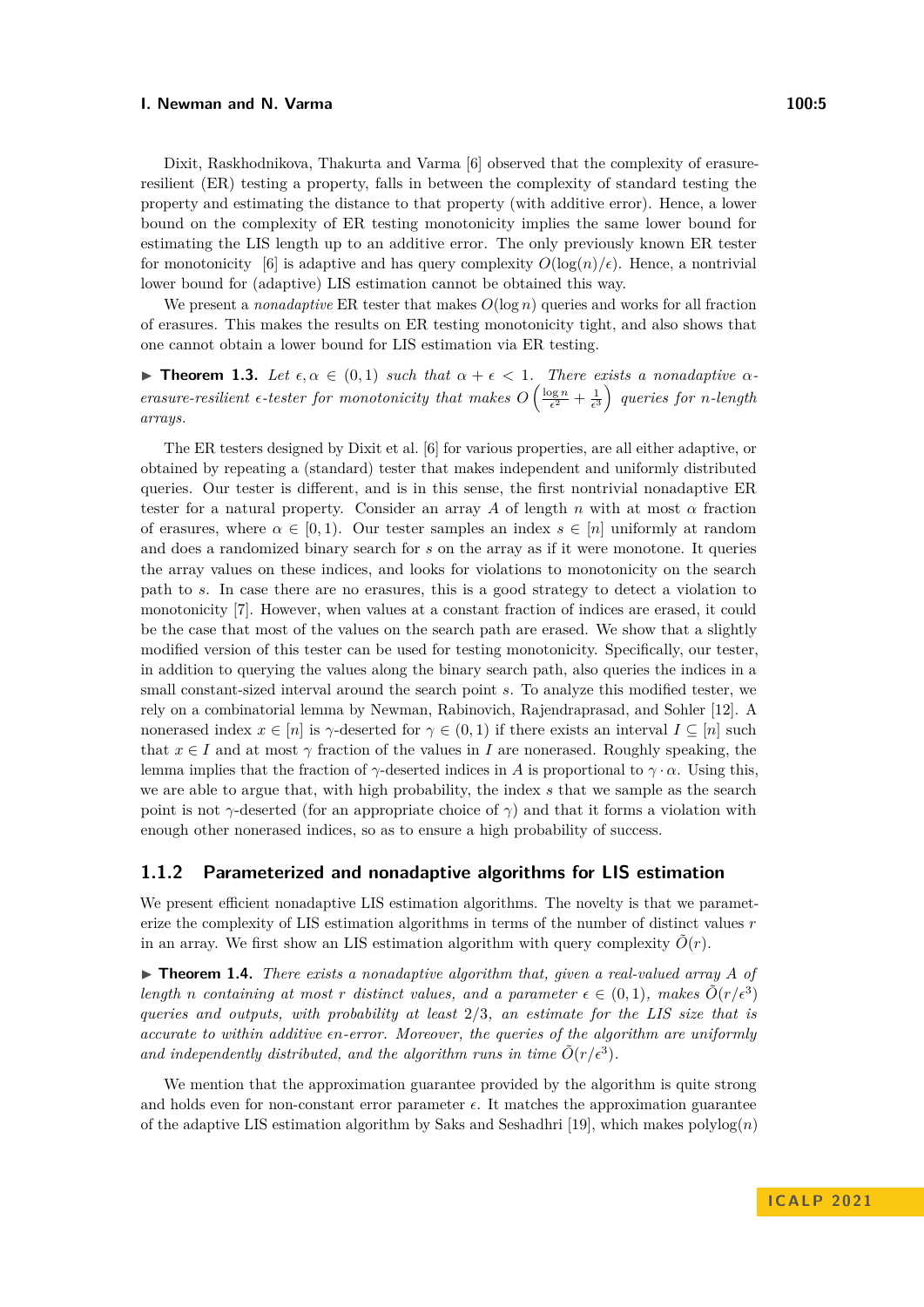#### **100:6 New Sublinear Algorithms and Lower Bounds for LIS Estimation**

queries when  $\epsilon = \theta(1)$ . In particular, when the length of the LIS  $\mathcal L$  is a constant fraction of *n*, our algorithm can be used to get a multiplicative  $(1 \pm \epsilon)$ -approximation for the LIS length. We add that our algorithm is the only nonadaptive sublinear algorithm giving this approximation guarantee as soon as  $r = o(n)$ . Furthermore, when  $r = o(\log^k n)$  (for an appropriate power *k*), our algorithm performs much better than the algorithm of Saks and Seshadhri, not only in terms of the dependence of query complexity on the input size *n*, but also in terms of the dependence on the approximation parameter  $\epsilon$ .

The high level idea of the algorithm is that it is enough to restrict attention to special subarrays that are *dense* and *nice*, as elaborated in the following. Let  $\mathcal{L}$  be a fixed unknown LIS in the input array. A subarray is dense if a constant fraction of its indices belong to  $\mathcal{L}$ , and it is nice if the LIS takes at most one distinct value in the subarray. Informally, we divide the array into  $O(r/\epsilon)$  subarrays. This will make most dense subarrays nice with respect to  $\mathcal L$  (for an appropriate density parameter). We then sample  $O(\log r)$  indices in each subarray to find the values that are "typical" in each subarray.

Our goal is to output as an estimate for  $|\mathcal{L}|$ , the size of  $\mathcal{L}'$ , which is the restriction of  $\mathcal{L}$ to such typical values. This will naturally be an underestimate, but with a small additive error. To estimate the size of  $\mathcal{L}'$ , we consider all possible increasing sequences of the typical values, taking one value from each subarray. Since most subarrays are nice, the size of  $\mathcal{L}'$ restricted to such a sequence of values is quite close to  $|\mathcal{L}'|$ . Finally, for a given nice subarray  $A_i$ , the largest subsequence in  $A_i$  that takes one given value  $v$  can be easily determined – this is just the distance to the array taking the value *v* everywhere.

Next, we use the above  $\tilde{O}(r)$ -query algorithm to obtain a nonadaptive LIS estimation algorithm with query complexity  $\tilde{O}(\sqrt{r})$ .

<span id="page-5-0"></span> $\triangleright$  **Theorem 1.5.** *There exists a nonadaptive algorithm that, given a real-valued array A of length n containing at most r distinct values and*  $|LIS(A)| = \lambda \cdot n$ *, makes*  $\tilde{O}(\sqrt{r} \cdot \text{poly}(1/\lambda))$ *queries and outputs, with probability at least*  $2/3$ *, an estimate* est *such that*  $\Omega(\lambda \cdot |LIS(A)|)$ est  $\leq O(|\text{LIS}(A)|)$ *. Moreover, the algorithm runs in time*  $\tilde{O}(r \cdot \text{poly}(1/\lambda))$ *.* 

As mentioned before, this result is an improvement over a recent LIS estimation algorithm by Rubinstein, Seddighin, Song and Sun [\[18\]](#page-19-5), in terms of the approximation guarantee. Additionally, the complexity of our algorithm improves as the number of distinct values in the input array decreases. Another advantage of our algorithm (also that of [\[18\]](#page-19-5)) is that its query complexity is sublinear, even if *λ* is sub-constant. √

Our  $\tilde{O}(\sqrt{r})$ -query nonadaptive algorithm is somewhat complicated. In the following, we present a high-level description of the algorithm. We denote the input array by *A* and use L to denote a fixed LIS in A. We visualize the array values as points in an  $r \times n$  grid  $G_n$ . The vertical axis of  $G_n$  represents the range  $R$  of the array and is labeled with the at most  $r$ distinct array values in increasing order and the horizontal axis is labeled with the indices in [*n*]. We refer to an index-value pair in the grid as a point. The grid has *n* points, to which we do not have direct access. We use queries to the array to form some *approximate* picture of the location of points in this grid, and use it to estimate  $|\mathcal{L}|$ .

The main idea is to build, in  $\tilde{O}(\sqrt{r})$  queries, a data structure that possesses enough information to compute an estimate est, which is a lower bound on  $|\mathcal{L}|$  and is also a reasonably good approximation. Roughly speaking, the first step in building this data structure is the following. We divide the  $r \times n$  grid  $G_n$  into  $y^*$  rows and  $x$  columns that partitions  $G_n$  into a *y*<sup>\*</sup> × *x* grid *G*′ of boxes, where  $y^* = \Theta(\sqrt{r})$  and  $x = \Theta(\sqrt{r})$ . Specifically, we divide the interval [*n*] into *x* contiguous subarrays. For  $i \in [x]$ , let  $D_i$  denote the *i*-th subarray. Additionally, we divide the range R into  $y^*$  contiguous intervals of array values, where for  $j \in [y^*]$ , we use *I<sup>j</sup>* to denote the *j*-th interval when the intervals are sorted in the nondecreasing order of values. The set of boxes in *G*<sup> $\prime$ </sup> is then  $\{(D_i, I_j) : i \in [x], j \in [y^*]\}.$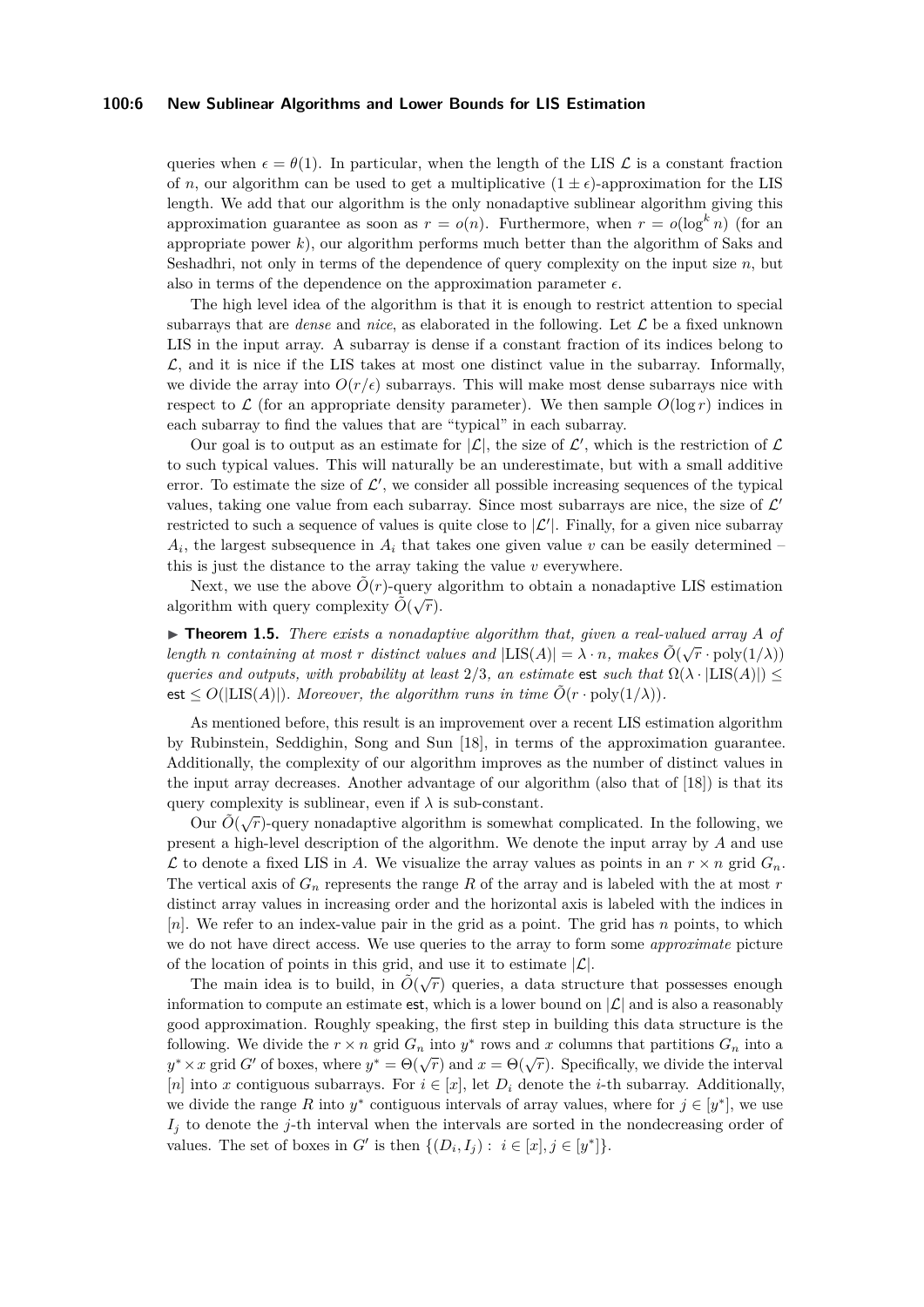For simplicity, we assume that  $r = n$  for the rest of the high-level description. The  $y^* \times x$ grid of boxes G' induces a poset on the  $y^*x$  boxes, which is similar to the natural poset defined on  $G_n$ . Namely, for two boxes in  $G'$  (or for two points in  $G_n$ ), we have  $(D_i, I_j) \preceq (I_t, D_s)$ (or  $(i, j) \leq (t, s)$ ) if  $i \leq s$  and  $j \leq t$ . The points in  $\mathcal L$  form a chain in the above poset in *Gn*. Conversely, each chain in the poset *G<sup>n</sup>* forms an increasing subsequence in the array *A*. Further, the boxes in  $G'$  through which  $\mathcal L$  passes also forms a chain in the poset in  $G'$ . On the other hand, every chain of boxes in the poset in *G*′ induces a number of chains in the poset in  $G_n$ , but of possibly quite different lengths. Our strategy is to find a small collection of chains in the poset in  $G'$  that cover all boxes through which the fixed  $\mathcal L$  passes, and then to estimate the length of an LIS in each of these chains of boxes.

Let  $I \subseteq R$  be a subset of the range R of values and B be a subarray of A. The density of the box  $(B, I)$ , denoted by  $den(B, I)$ , is defined to be the fraction of indices in the subarray *B* whose values belong to the interval *I*. In other words, for each box  $(D_i, I_j) \in G'$ , its density  $den(D_i, I_j)$  is the fraction of indices in the subarray  $D_i$  whose values land in the interval *I<sub>j</sub>*. For  $\beta < 1$ , a box  $(D_i, I_j)$  is said to be  $\beta$ -dense, if den $(D_i, I_j) \geq \beta$ . There can be at most  $\frac{1}{\beta}$  boxes that are *β*-dense in any particular subarray  $D_i$ .

Suppose that we know (a good approximation of) the density of every box in  $G'$  (this is what we require from our data structure, and this will be achieved via sampling). Then, we may restrict our attention to the at most  $x/\beta$  dense boxes in  $G'$  and compute the LIS only in the corresponding part of  $G_n$ . This is obviously an underestimate of the size of  $\mathcal{L}$ , but one that can be afforded; deleting every box that is not *β*-dense from the chain of boxes that  $\mathcal L$  passes through causes the deletion at most  $\beta n$  points from  $\mathcal L$ .

We note that the same global idea is also used in the algorithms of [\[18\]](#page-19-5) and (implicitly) also of [\[19\]](#page-19-4), but in a completely different setting (and grid sizes) which makes the first one weaker in term of approximation guarantees, and the second one necessarily adaptive.

Next, in order to further reduce the number of possible chains of boxes in which we need to compute LIS, we note that we can delete large antichains of boxes from *G*′ , while not decreasing the LIS size by much. For this, we first consider a finer partition of each dense box into dense cells of nearly equal densities, and then define a poset on the set of all dense cells in the whole array. We then remove large antichains from this latter poset and argue that the removal of dense cells participating in these antichains does not *hurt* the LIS too much. Finally, by using Dilworth's theorem, we are able to obtain a collection of a *constant* number of chains in  $G'$ , that covers the restriction of  $\mathcal L$  to the undeleted boxes.

The next idea is to estimate the LIS in each of the constantly many remaining chains. This results in a loss of a multiplicative constant factor in the LIS size estimation.

At this point, we have reduced the problem to the estimation of the LIS in a given fixed chain of  $\beta$ -dense boxes in  $G'$ . Such a chain can be partitioned into two chains, one that contains only strictly horizontal chains on disjoint subarrays, and the other that contains only strictly vertical chains on disjoint interval ranges (see Figure [3\)](#page-16-0). We will estimate the LIS in each, losing possibly another multiplicative 2-factor, which we are prepared to accept.

The final idea is the following. For the vertical going chain, one can just sample a constant number of vertically going subchains, estimate the LIS length in each one of them, and use these estimates to estimate the LIS length in the vertical chain. By the Hoeffding bound, this will be a good approximation. When  $r = n$ , estimating the LIS in a single vertical going subchain is trivial; we just query all  $n/x = \tilde{O}(\sqrt{n})$  points in the subarray  $D_i$  corresponding subchain is trivial; we just query all  $n/x = \tilde{O}(\sqrt{n})$  points in the subarray  $D_i$  corresponding to that subchain. For smaller *r*, this is not possible, and what we do is to reduce to the algorithm implied in Theorem [1.4,](#page-4-0) using the fact that most vertically going chains span a small range (this later fact will have to be argued from the way the data structure is formed).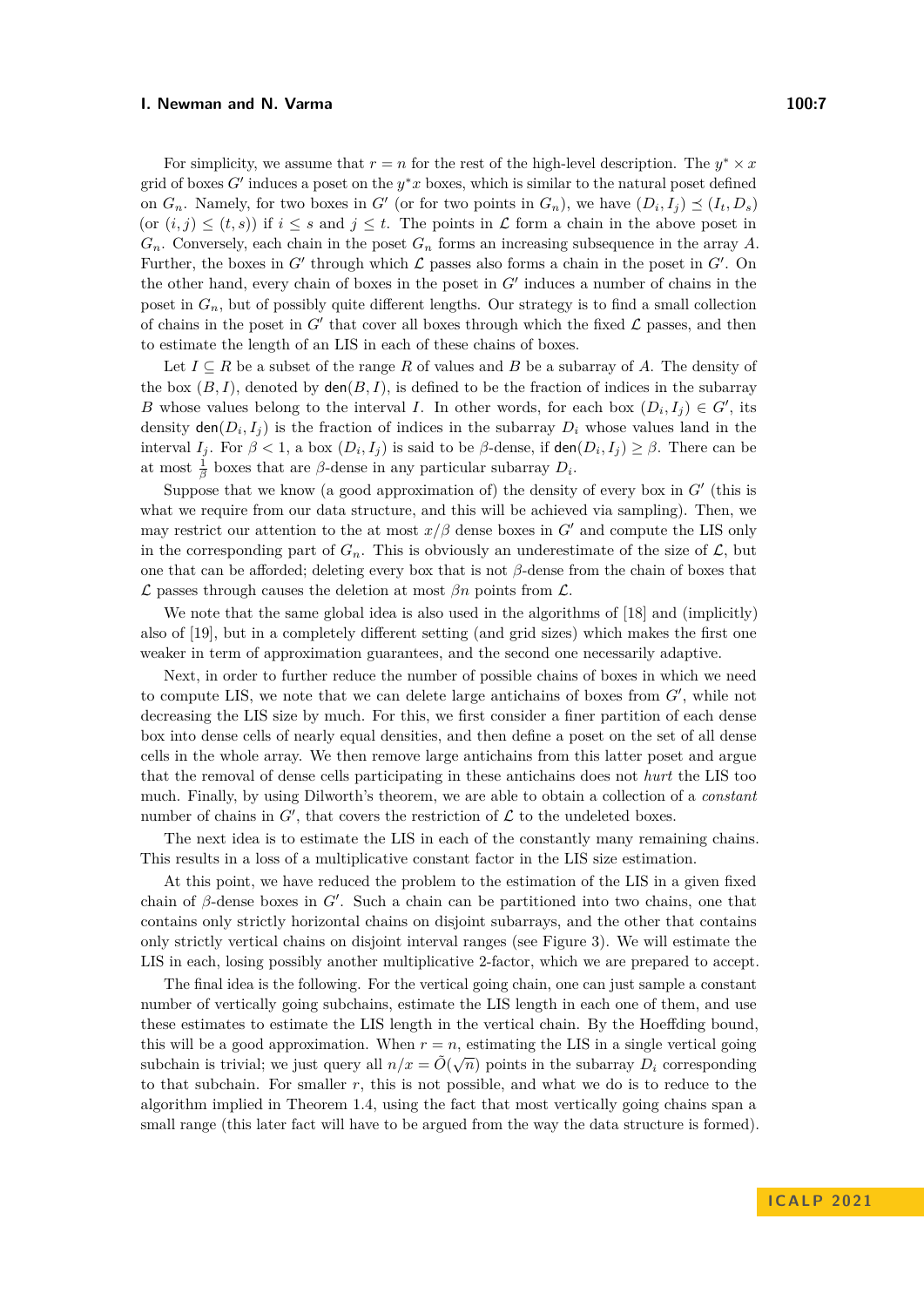#### **100:8 New Sublinear Algorithms and Lower Bounds for LIS Estimation**

For horizontally going chains, we will need a bit more from our data structure. The partition *G'* of  $G_n$  will be such that every layer formed by  $i \in [y^*]$  contains either a small fraction of points from  $\mathcal{L}$ , or it contains only one range value. This is the only place in which we actually make use of the fact that  $y^* = \Omega(\sqrt{n})$ , which lower bounds the query complexity of the algorithm. Having this guarantee on the grid *G*′ , it would have been enough to sample a constant number of horizontally going subchains, and estimate the LIS within. Further, by the guarantee above, each horizontal layer in *G*′ contains only a small number of distinct values. This implies that we could again employ our algorithm of Theorem [1.4.](#page-4-0) However, this will make the whole algorithm adaptive (as one has to "locate" the horizontal segments). Instead, we show that we can concentrate on short (spanning a constant number of boxes) subchains, which will allow us to employ the algorithm given by Theorem [1.4](#page-4-0) nonadaptively.

#### **1.1.3 Separating erasure-resilient testing from tolerant testing**

Tolerant testing is a generalization of property testing [\[17,](#page-19-16) [10\]](#page-19-17) defined by Parnas, Ron and Rubinfeld [\[15\]](#page-19-2). Specifically, a  $(\delta, \epsilon + \delta)$ -tolerant tester of monotonicity distinguishes, with probability at least 2*/*3, between the cases that the distance of *A* to monotonicity is less than  $\delta n$  and at least  $(\epsilon + \delta)n$ , where  $\epsilon, \delta \in (0, 1)$ .

It has been observed [\[15\]](#page-19-2) that a tolerant tester for a property is equivalent to an algorithm for estimating the distance to that property with an additive error guarantee. Hence, the task of estimating the LIS up to an additive error is equivalent to tolerant monotonicity testing. This allows us to restate Theorem [1.1](#page-3-1) in terms of tolerant testing as follows.

<span id="page-7-0"></span>**► Theorem 1.6.** For every  $\epsilon \in (0,1)$ , there exists a constant  $\delta \in (0,1)$  such that every *nonadaptive* 2-sided error  $(\delta, \delta + \epsilon)$ -tolerant tester of monotonicity has query complexity  $\log^{\Omega(\log(1/\epsilon))} n$ .

Theorem [1.6](#page-7-0) and Theorem [1.3](#page-4-1) together imply that for the property of monotonicity, nonadaptive tolerant testing is strictly harder than nonadaptive ER testing, and also significantly less efficient than adaptive tolerant testing. Our results make progress towards answering the open question raised by Raskhodnikova, Ron-Zewi, and Varma [\[16\]](#page-19-12) on the existence of natural properties for which one can show a separation between tolerant testing and ER testing in terms of query complexity.

#### **1.2 Organization**

We set our notations in Section [2.](#page-7-1) The proof for an important special case of our lower bound on the query complexity of nonadaptive LIS estimation (Theorem [1.6\)](#page-7-0) is presented in Section [3](#page-8-0) and the proof in its full generality is deferred to the full version [\[13\]](#page-19-18). Our nonadaptive and parameterized algorithm for multiplicative error LIS estimation (Theorem [1.5\)](#page-5-0) and its analysis are presented in Section [4.](#page-12-0) Our algorithm for additive error LIS estimation (Theorem [1.4\)](#page-4-0), and our nonadaptive erasure-resilient monotonicity tester (Theorem [1.3\)](#page-4-1) can both be found in the full version [\[13\]](#page-19-18). All omitted proofs can also be found in the full version [\[13\]](#page-19-18).

### <span id="page-7-1"></span>**2 Notations and Preliminaries**

For a natural number *n*, we use [*n*] to denote the set  $\{1, 2, \ldots, n\}$ . For a real-valued array *A* of length *n*, we use  $A[i]$  to denote the *i*-th entry of *A* for  $i \in [n]$ . For  $x \leq y \in [n]$  we denote by  $[x, y]$  the set  $\{x, x+1, \ldots, y\}$ . The array *A* is monotone if for every two indices  $u, v \in [n]$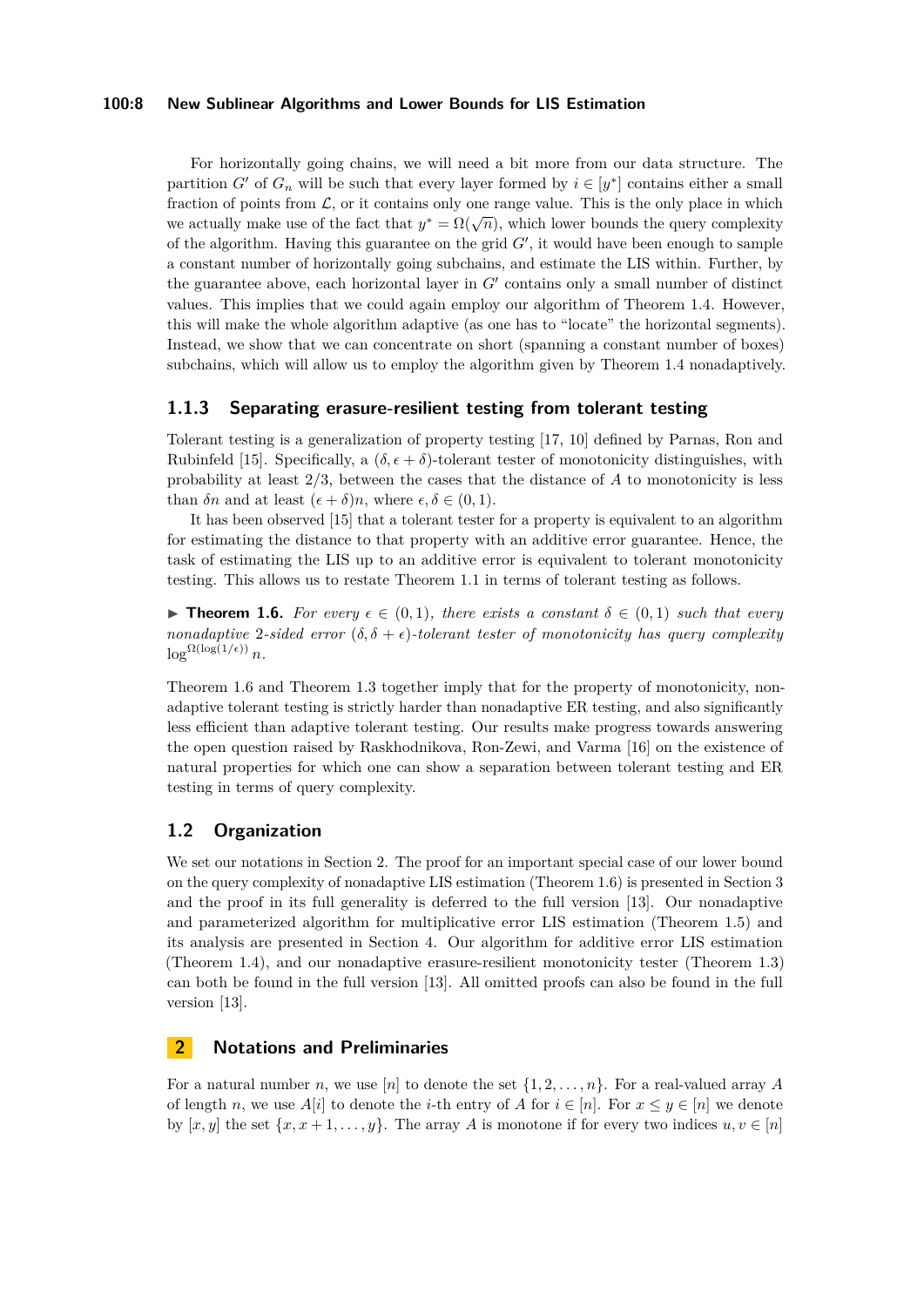such that  $u < v$ , we have  $A[u] \leq A[v]$ . If *A* is not monotone, two indices  $u, v \in [n]$  are said to violate monotonicity if  $u < v$  and  $A[u] > A[v]$ . For  $\epsilon \in (0,1)$ , we say that A is  $\epsilon$ -far from monotone if the values on at least  $\epsilon \cdot n$  indices need to be modified to get a monotone array. *A* is  $\epsilon$ -close to monotone if there is a way to modify the values on fewer than  $\epsilon \cdot n$  indices to get a monotone array. For a parameter  $\alpha \in [0, 1)$ , we say that *A* is *α*-erased, if at most *α* fraction of the array values evaluate to a special symbol  $\perp$ . An assignment of values to the erased points in an array is called a completion. An *α*-erased array is monotone if there exists a completion that is monotone; it is *ϵ*-far from monotone if every completion is *ϵ*-far from monotone. We assume that algorithms accesses an input array *A* via an oracle; that is when the algorithm makes a query  $i \in [n]$ , the oracle returns a special symbol  $\perp$  if the array value at index *i* is erased, and *A*[*i*] otherwise. An algorithm is *adaptive* if its queries depend on the answers to its previous queries, and is *nonadaptive* otherwise. A partially ordered set (poset) is a set P associated with a reflexive, transitive, antisymmetric order relation  $\preceq$  on its elements. We denote the poset by  $\langle \mathcal{P}, \preceq \rangle$ . A chain in  $\langle \mathcal{P}, \preceq \rangle$  of length *k* is a sequence of elements  $x_1 \leq x_2 \leq \cdots \leq x_k$ . An antichain is a set  $S \subseteq \mathcal{P}$  such that for  $u, v \in S$  neither  $u \preceq v$  nor  $v \preceq u$ .

### <span id="page-8-0"></span>**3 Lower Bounds for Nonadaptive LIS Estimation**

In this section, we prove our lower bounds (Theorem [1.1\)](#page-3-1) on the query complexity of 2-sided error nonadaptive algorithms for estimating the distance of real-valued arrays of length *n* from monotonicity up to an additive error of  $\epsilon \cdot n$  for some constant  $\epsilon \in (0, 1)$ . Equivalently, our lower bounds also hold for algorithms that  $(\delta, \epsilon + \delta)$ -tolerant test monotonicity for constants  $\delta, \epsilon \in (0, 1)$ . Interestingly, our lower bounds use ideas from the lower bound on the query complexity of 1-sided error nonadaptive testers for the property of  $(k, \ldots, 2, 1)$ -freeness [\[4\]](#page-19-8), where an array *A* of length *n* is  $(k, \ldots, 2, 1)$ -free if there are no *k* indices  $i_1 < i_2 < \cdots < i_k$ such that  $A[i_1] > A[i_2] > \cdots > A[i_k]$ .

An algorithm is said to be *comparison-based* if its decisions are based only on the ordering relation between the queried values, and not on the values themselves. The following Lemma [3.1,](#page-8-1) which follows from the work of Fischer [\[8\]](#page-19-7), states that it is enough to restrict our attention to comparison-based algorithms.

<span id="page-8-1"></span>▶ **Lemma 3.1** ([\[8\]](#page-19-7))**.** *There is an optimal comparison-based algorithm for computing an additive ϵn-approximation to the LIS in real-valued arrays of length n for all constant*  $\epsilon \in (0,1)$ .

Even though Fischer [\[8\]](#page-19-7) proves the above statement in the context of testing monotonicity in the standard model, his proof also works for the case of tolerant testing monotonicity, and in turn for LIS estimation. In the rest of this section, we restrict our attention to comparison-based algorithms for LIS estimation.

# <span id="page-8-2"></span>**3.1** An  $\Omega(\log^2 n)$  Lower Bound

As a starting point, we prove an  $\Omega(\log^2 n)$  lower bound. Throughout this section, we assume that *n* is of the form  $2^{2^x}$  for some natural number *x*. We prove the lower bound using Yao's method. Specifically, we describe two distributions  $\mathcal{D}_0$  and  $\mathcal{D}_1$  over real-valued arrays of length *n*, with different distances to monotonicity (Lemma [3.2\)](#page-10-0), and show that every deterministic nonadaptive comparison-based algorithm distinguishing these distributions with probability at least  $2/3$ , has to make  $\Omega(\log^2 n)$  queries (Lemma [3.3\)](#page-10-1).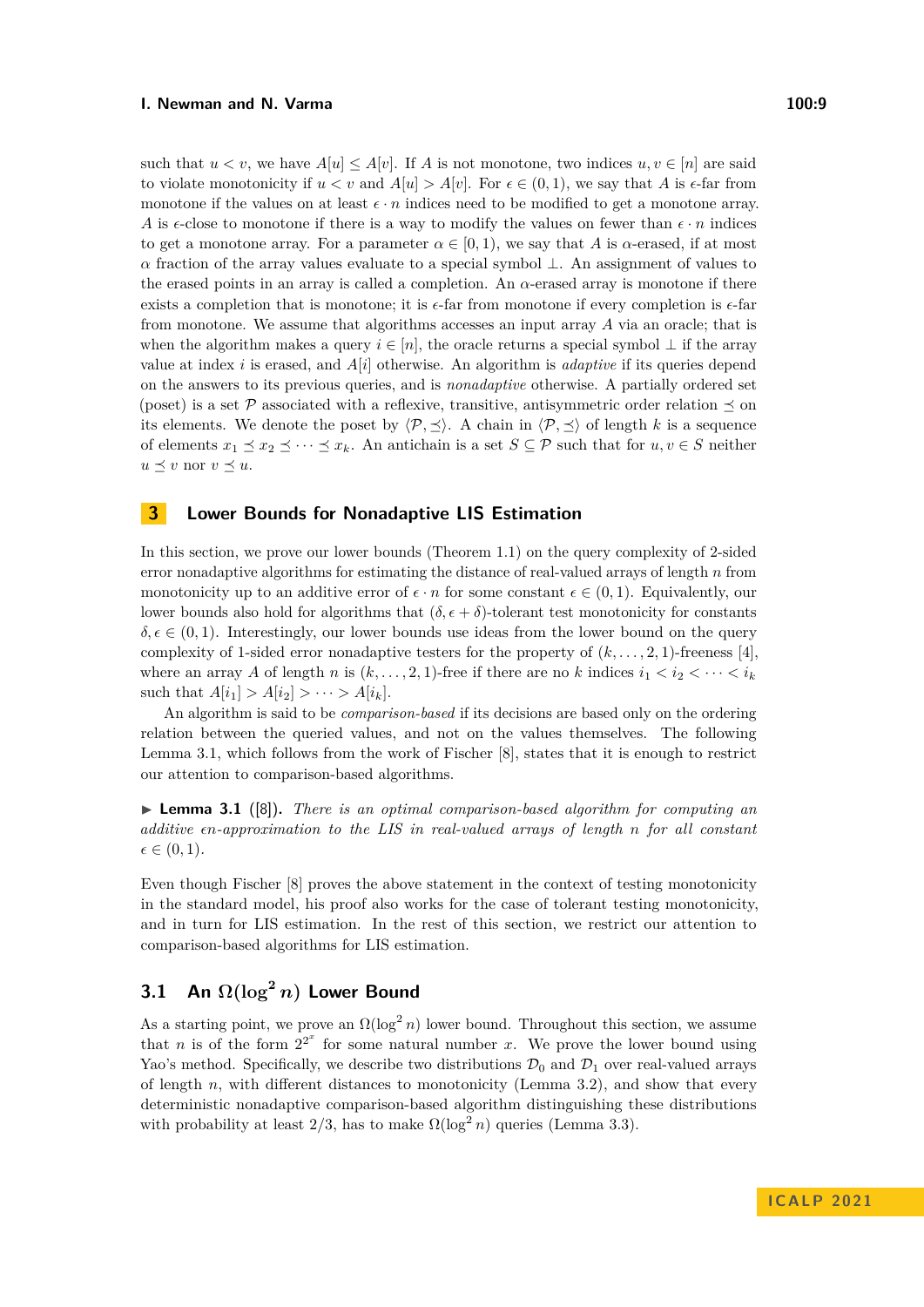#### <span id="page-9-0"></span>**100:10 New Sublinear Algorithms and Lower Bounds for LIS Estimation**



**Figure 1** The relative values in  $j_1$ -blocks of  $\mathcal{D}_0$  either look like the left or right diagrams above, with equal probability.

For ease in describing our distributions, we first define some notation. We think of the indices of an array of length *n* as the leaves of an ordered binary tree  $\mathcal T$  of height  $\log(n) + 1$ . We associate bit positions in the log *n*-bit representation of the numbers in [*n*] with the non-leaf nodes of  $\mathcal T$ . The root is associated with the most significant bit (or the bit position  $\log n$ ). Every node at distance  $i \in [\log(n) - 1]$  from the root is associated with bit position log(*n*) − *i*. The bit position associated with a node is also referred to as its *level* (and the level of the root is  $log n$ ). The edges connecting a node with its left and right children are labeled 0 and 1, respectively. Clearly, the string obtained by concatenating all the edge labels on a root-to-leaf path in  $\mathcal T$  gives the binary representation of the index corresponding to the leaf. For two indices  $x, y \in [n]$  (which are, by definition, the leaves in T), we use  $\mathsf{LCA}(x, y)$  to denote the lowest common ancestor of *x* and *y* in  $\mathcal{T}$ . For  $j \in [\log n]$  there are obviously  $n/2^j$ subtrees of  $\mathcal{T}$ , each rooted at level j. In a left to right ordering, these  $n/2<sup>j</sup>$  subtrees partition [n] into blocks of size  $2^j$ . The "the  $\ell$ -th *j*-block" is the  $\ell$ -th block from left with size  $2^j$ .

#### The distributions  $\mathcal{D}_0$  and  $\mathcal{D}_1$

We first describe the steps that are common to constructing the distributions  $\mathcal{D}_0$  and  $\mathcal{D}_1$ . Sample numbers  $j_1, j_2 \in [\log n]$  such that  $j_1 < \log(n) - 14$ , and  $j_2 < j_1 - 14$ . We refer to the numbers  $j_1, j_2$  as the *scales* of the distributions.

We start with the monotone array *A* in which  $A[u] = u$  for all  $u \in [n]$ . Swap the array values between the left and right halves of every  $j_1$ -block. See the left part of Figure [1](#page-9-0) to see how the relative values in each  $j_1$ -block of the array will look like at this point. For  $\ell \in [n/2^{j_1}]$ , let  $B_{\ell}$  denote the  $\ell$ -th  $j_1$ -block.

- **Distribution**  $\mathcal{D}_0$ : Independently for each  $\ell \in [n/2^{j_1}]$ :
	- **1.** with probability  $\frac{1}{2}$ , for each *j*<sub>2</sub>-block inside  $B_{\ell}$ , swap the array values between the left and right halves of that  $j_2$ -block.
- **Distribution**  $\mathcal{D}_1$ : Independently for each  $\ell \in [n/2^{j_1}]$ :
	- **1.** with probability  $\frac{1}{2}$ , for each *j*<sub>2</sub>-block inside the left half of *B*<sup>*l*</sup>, swap the array values between the left and right halves of that  $j_2$ -block,
	- 2. with the remaining probability  $\frac{1}{2}$ , for each *j*<sub>2</sub>-block inside the right half of *B*<sup> $l$ </sup>, swap the array values between the left and right halves of that  $j_2$ -block.

The relative values taken by the array  $A$  on indices in an arbitrary  $j_1$ -block in distributions  $\mathcal{D}_0$  and  $\mathcal{D}_1$  can be visualized as in Figures [1](#page-9-0) and [2.](#page-10-2) We note that in both  $\mathcal{D}_0$ ,  $\mathcal{D}_1$ , all values in the  $\ell$ -th *j*<sub>1</sub>-block are smaller than the values in the  $(\ell + 1)$ -th *j*<sub>1</sub>-block for all  $\ell \in [(n/2^{j_1}) - 1]$ .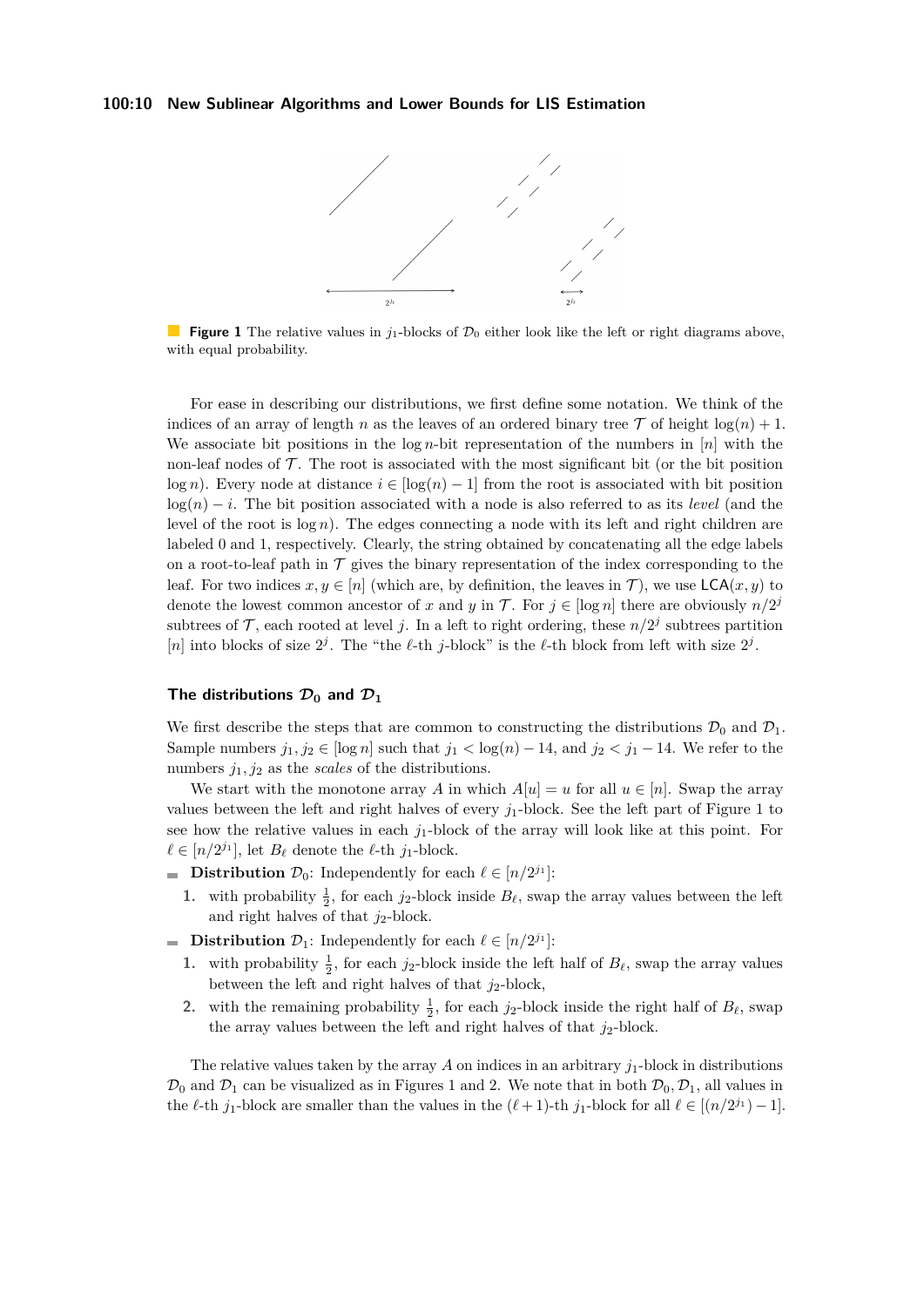<span id="page-10-2"></span>

**Figure 2** The relative values in  $j_1$ -blocks of  $\mathcal{D}_1$  either look like the left or right diagrams above, with equal probability.

<span id="page-10-0"></span>**• Lemma 3.2.** *The distance to monotonicity of every array sampled from*  $\mathcal{D}_0$  *is, with probability*  $1 - \delta/2$ , within  $\frac{5}{8} \pm \delta$ , where  $\delta \leq \frac{1}{2^6}$ . The distance to monotonicity of every array *sampled from*  $\mathcal{D}_1$  *is equal to*  $1/2$ *.* 

**Proof.** Consider an array *A* sampled from one of the distributions. Let  $j_1 > j_2$  be the scales used. First, observe that there are no violations to monotonicity across *j*1-blocks. Therefore, it is enough to focus on repairing individual *j*1-blocks and making them monotone (without inducing new violations). Consider a  $j_1$ -block  $B_\ell$  for  $\ell \in [n/2^{j_1}]$ .

Assume that *A* is constructed from  $\mathcal{D}_0$ , and that  $B_\ell$  is such that the values in the left and right halves of every  $j_2$ -block in  $B_\ell$  are swapped (happens with probability  $\frac{1}{2}$  for that block). Then we need to modify the values of at least  $3/4$  fraction of indices in  $B_\ell$  to make it monotone, since  $B_{\ell}$  contains an exact cover by disjoint decreasing subsequences, each of size 4. Further, it is easy to see that by correcting a  $3/4$  fraction of indices we can make  $B_\ell$ monotone. In case swapping of values is done for none of the *j*2-blocks in *B<sup>ℓ</sup>* (happens with probability  $\frac{1}{2}$ ), then we can repair  $B_{\ell}$  if and only if we modify the values on half the indices in  $B_\ell$ . Therefore, the expected distance to monotonicity of each block  $B_\ell$ , and thereby, of *A* is equal to 5*/*8. Note that the specific values of the scales did not matter in the above.

Let  $\delta = 1/2^6$ . We now show that the distance of *A* from monotonicity is  $\frac{5}{8} \pm \delta$ , with high probability. For a block  $B_{\ell}, \ell \in [n/2^{j_1}]$ , let  $dist(B_{\ell})$  denote the distance of the block from monotonicity, normalized by the block length  $2^{j_1}$ . We can see that the random variable  $(\sum_{\ell} \text{dist}(B_{\ell}))/(n/2^{j_1})$  corresponds to the normalized Hamming distance of *A* from monotonicity. By Hoeffding's bound, we have,  $Pr\left[\left|\right|\right]$  $\sum_{\ell}$  dist $(B_{\ell})$  $\frac{\ell^{\text{dist}(D_{\ell})}}{n/2^{j_1}} - \frac{5}{8}$  $\begin{array}{c} \hline \end{array}$  $> \frac{1}{2^6}$   $\leq \frac{2}{\exp(8)} \leq \frac{1}{2^7} = \frac{\delta}{2}.$ 

Assume now that *A* is constructed from  $\mathcal{D}_1$ . For  $\ell \in [n/2^{j_1}]$ , if the swap of values happens within every  $j_2$ -block in the left half of  $B_\ell$ , then we can repair  $B_\ell$  by setting every value in the left half of that block to the smallest value in the right half of the same block. An analogous repair can be done if the swap happens in the right hand side of the block. In both cases, we only change values of at most half the number of indices in each block. The reader can easily convince themselves that at least half the values per block need to be changed to make a *j*1-block monotone, which concludes the proof for the given scales. As before, the argument is independent of the choice of the scales.

<span id="page-10-1"></span>▶ **Lemma 3.3.** *Every comparison-based nonadaptive deterministic algorithm that, with probability at least*  $2/3$ *, distinguishes the distributions*  $\mathcal{D}_0$  *and*  $\mathcal{D}_1$  *has to make*  $\Omega(\log^2 n)$ *queries.*

**Proof.** Consider an arbitrary deterministic comparison-based nonadaptive algorithm *T* that makes  $o(\log^2 n)$  queries and aims to distinguish  $\mathcal{D}_0$  and  $\mathcal{D}_1$ . Let  $Q \subseteq [n]$  denote the set of queries that *T* makes.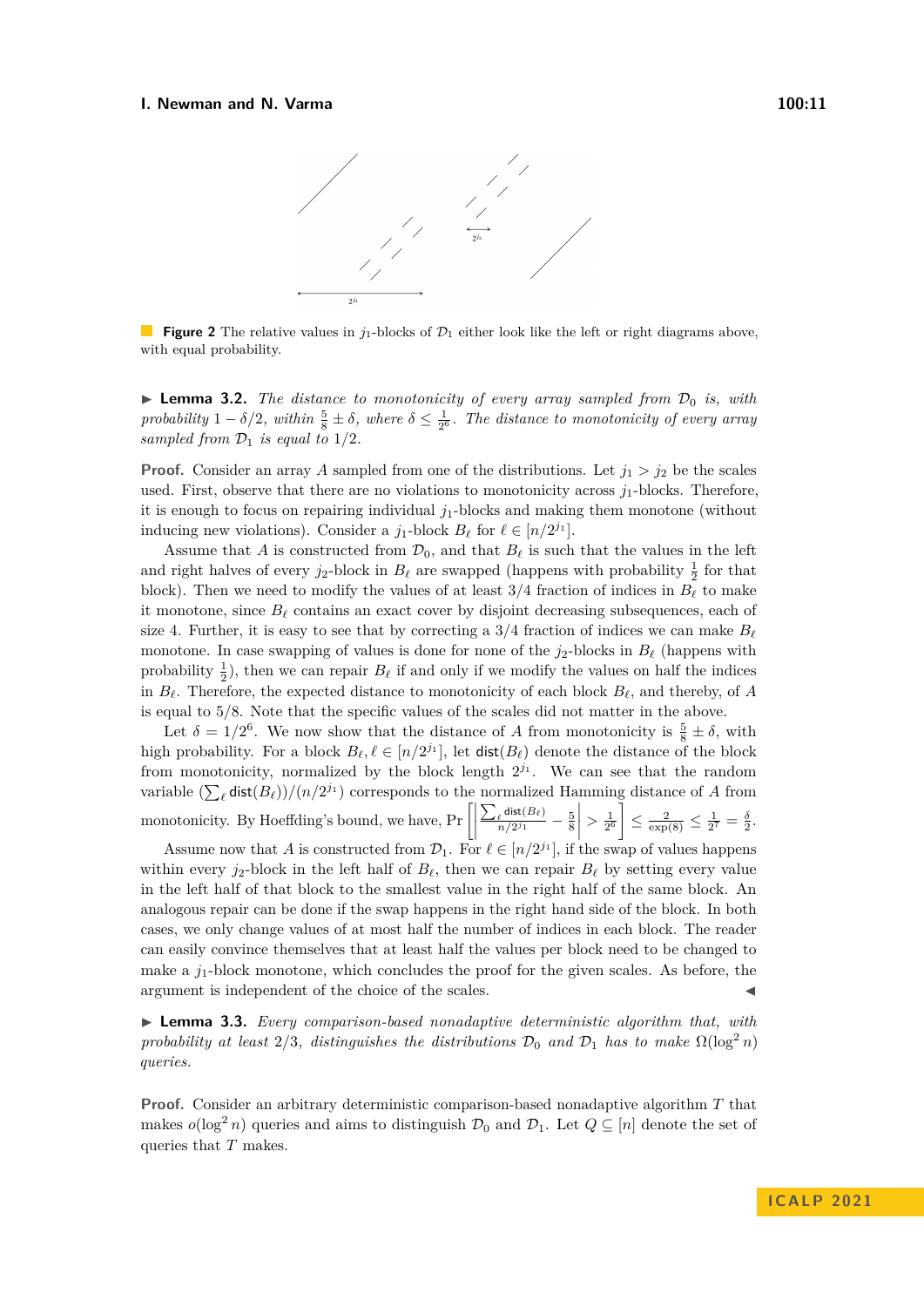#### **100:12 New Sublinear Algorithms and Lower Bounds for LIS Estimation**

Consider an array A sampled according to one of the distributions. Recall that  $\mathcal T$  denotes an ordered binary tree whose leaves are the indices of *A*. Let  $j_1, j_2 \in [\log n]$  such that  $j_2 < j_1$ denote the scales used while constructing *A*. Let *E* denote the (bad) event that *Q* contains four indices  $w < x < y < z \in [n]$  such that for some  $\ell \in [n/2^{j_1}]$ , (1) Each of  $\{w, x, y, z\}$ belongs to the same  $\ell$ -th  $j_1$ -block, (2) LCA( $w, x$ ) and LCA( $y, z$ ) are both nodes in  $\mathcal T$  at level  $j_2$ , and (3) LCA $(x, y)$  is at level  $j_1$ . By an argument of Ben-Eliezer, Canonne, Letzter, and Waingarten [\[4\]](#page-19-8), the probability, over the choice of the scales  $j_1, j_2$ , of the event *E* is at most 1/3. In the rest of the proof, we fix the scales  $(j_1, j_2)$  for which *E* does not happen.

Let  $x, y \in Q$  be such that  $\mathsf{LCA}(x, y)$  is at level  $j_2$  in  $\mathcal T$ . In the rest of the proof, for simplicity, we refer to such queries as being  $j_2$ -cousins. Let *B* be a  $j_1$ -block, and let  $Q_L(B)$ be the queries in *Q* that are in the left half of *B*, and  $Q_R(B)$  the queries in *Q* that are in the right half of *B*. By our conditioning, for each  $j_1$ -block *B*, either all  $j_2$ -cousins in *B* belong to  $Q_L(B)$  or to  $Q_R(B)$  but not both. Consider the half of *B* that does not contain any *j*2-cousins. In the algorithm's view, the array values in that half are increasing, whether *A* is sampled from  $\mathcal{D}_0$  or  $\mathcal{D}_1$ .

Assume that *A* is sampled from  $\mathcal{D}_0$ . We show that there is a way to sample an array *A'* from  $\mathcal{D}_1$  such that the algorithm's view on *A* and *A'* are identical. The scales of *A'* have to be identical to those of *A*. We only need to specify how swapping of values is done inside the *j*1-blocks, as part of constructing *A*′ .

Note that we only need to consider the  $j_1$ -blocks in which at least two queries fall. Consider such a block *B*, and assume that  $Q_R(B)$  contains no  $j_2$ -cousins. Consider the case that swapping of values was done within every  $j_2$ -block inside the block *B* while constructing *A*. Then, in *A*′ , we swap the values only within the *j*2-blocks inside the left half of *B*. In the other case that no swapping of values (within *j*2-blocks) was done while constructing *A*, we swap the values only within the *j*2-blocks inside the right half of *B*. It is easy to see that the relative values within block  $B$  in the array  $A'$  are consistent with that of an array sampled from  $\mathcal{D}_1$ . One can make similar arguments about coupling the arrays *A* and *A'* on blocks *B* such that the only occurrences of indices  $x, y \in Q \cap B$  that are  $j_2$ -cousins are in the right half of *B*.

We conclude that for any scales  $j_1, j_2$  for which  $E$  does not happen, the view of the algorithm making queries *Q* is identical on *A*′ and *A*. Hence the algorithm cannot distinguish between the case that the array is sampled from  $\mathcal{D}_0$  or from  $\mathcal{D}_1$  for such scales. As this is true for any scales for which *E* does not happen, this concludes the proof.

Observe that the only place in the analysis where we made use of the bound on the number of queries is in arguing that the event *E* happens with low probability.

# **3.2 A**  $\log^{(\omega(1))} n$  **Lower Bound**

Next, we strengthen the  $\Omega(\log^2 n)$  lower bound and prove Theorem [1.1.](#page-3-1) We make use of the idea of Ben-Eliezer et al. [\[4\]](#page-19-8) for lower bounding query complexity of nonadaptive detection of larger forbidden order patterns. The idea is to use more than just two scales. This, in turn, makes the difference between the distances of arrays sampled from the two distributions smaller, which is why we only get a  $\log^{(\omega(1)} n$  lower bound.

Let  $h \geq 2$  be an integer parameter. We describe the two distributions  $\mathcal{D}_0^{(h)}$  and  $\mathcal{D}_1^{(h)}$ on real-valued arrays, such that no comparison-based deterministic nonadaptive algorithm that makes  $o(\log^h n)$  queries can distinguish between the distributions with high probability. Further, the distance to monotonicity of each array sampled from  $\mathcal{D}_0^{(h)}$  will be significantly different than that of arrays sampled from  $\mathcal{D}_1^{(h)}$ .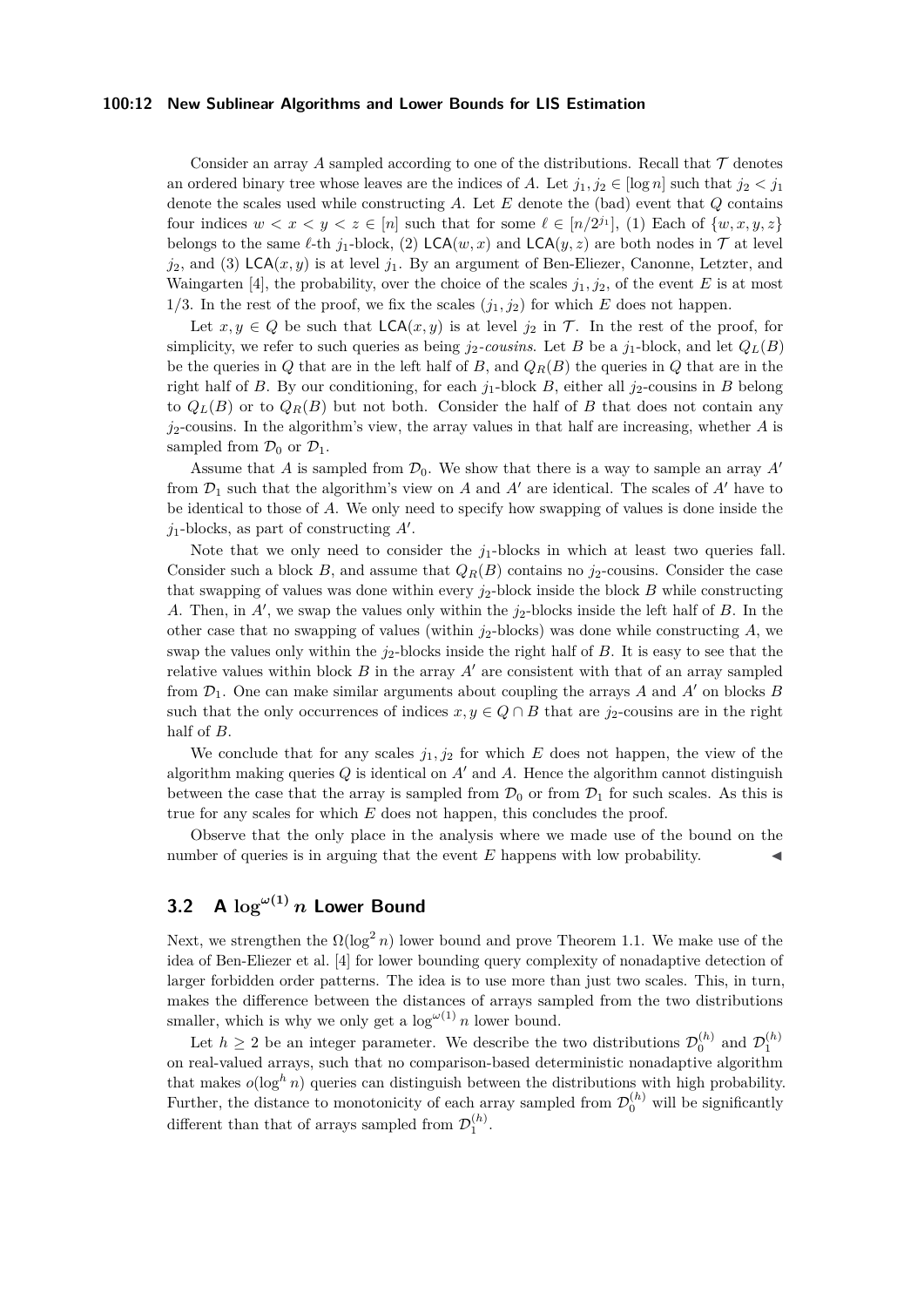The distributions are defined recursively, where, for the base case  $h = 2$ , let  $\mathcal{D}_0^{(2)}$  and  $\mathcal{D}_1^{(2)}$  be equal to  $\mathcal{D}_0$  and  $\mathcal{D}_1$  defined with scales  $j_1, j_2$  as in Section [3.1,](#page-8-2) respectively. The details of the distributions and the proof of lower bound for the general case is much more technical and it is deferred to the full version [\[13\]](#page-19-18).

#### <span id="page-12-0"></span>**4 Parameterized and Nonadaptive Algorithm for LIS Estimation**

Our final goal in this paper is to present a sublinear algorithm that, for an array of length *n* containing at most *r* distinct values, approximates the LIS length within a bounded multiplicative error (Theorem [1.5\)](#page-5-0). Our algorithm is described in the following subsections, and it uses as a subroutine, the algorithm guaranteed by Theorem [1.4](#page-4-0) that approximates the LIS length within a bounded additive error. The description and analysis of the latter algorithm can be found in the full version of the paper [\[13\]](#page-19-18).

# **4.1** *O***˜( <sup>√</sup>***r***)-Query Nonadaptive Algorithm**

Let  $\mathcal L$  denote the set of points in an arbitrary and fixed LIS in the input array  $A$ . For simplicity of the presentation, we assume that our algorithm knows a lower bound  $\lambda n$  on  $|\mathcal{L}|$ . Disregarding this assumption, the algorithm will output, with high probability, a lower bound estimate of the size of an increasing sequence in A. If  $\lambda n$  is indeed a bound as assumed, it will be guaranteed that the estimate is within the multiplicative error that is stated. Hence  $\lambda$ can be checked by running the algorithm, in parallel, for a geometrically decreasing sequence of  $\lambda$ 's. The reader may think of  $\lambda < 1$  as a small constant (although the algorithm works for  $\lambda = o(1)$  as well).

Throughout this section, we visualize the array values as points in an  $r \times n$  grid  $G_n$ . The vertical axis of  $G_n$  represents the range  $R$  of the array and is labeled with the at most  $r$ distinct array values in increasing order and the horizontal axis is labeled with the indices in [*n*]. We refer to an index-value pair in the grid as a point. The grid has *n* points, to which we do not have direct access.

We divide the  $r \times n$  grid  $G_n$  into  $y^*$  rows and  $x$  columns that partitions  $G_n$  into a  $y^* \times x$  grid *G*<sup>'</sup> of boxes, where  $y^* = \Theta(\sqrt{r})$  and  $x = \Theta(\sqrt{r})$ . Specifically, we divide the interval [*n*] into *x* contiguous subintervals. For  $i \in [x]$ , let  $D_i$  denote the subarray induced by the indices in the *i*-th subinterval. Additionally, we divide the range  $R$  into  $y^*$  contiguous intervals of array values, where for  $j \in [y^*]$ , we use  $I_j$  to denote the *j*-th interval when the intervals are sorted in the nondecreasing order of values. The set of boxes in *G*′ is then  $\{(D_i, I_j) : i \in [x], j \in [y^*]\}.$ 

The  $y^* \times x$  grid of boxes *G*' induces a poset  $\langle \mathcal{P}, \preceq \rangle$  on the  $y^*x$  boxes, which is similar to the natural poset defined on  $G_n$ . Namely, for two boxes in  $G'$  (or for two points in  $G_n$ ), we have  $(D_i, I_j) \preceq (D_s, I_t)$  (or  $(i, j) \leq (s, t)$ ) if  $i \leq s$  and  $j \leq t$ . The points in  $\mathcal L$  form a chain in the above poset in  $G_n$ . Further, each chain in the poset in  $G_n$  forms an increasing subsequence in the array A. The boxes in  $G'$  through which  $\mathcal L$  passes also forms a chain in the poset in  $G'$ . Every chain of boxes in the poset in  $G'$  induces a number of chains in the poset in  $G_n$ , but of possibly quite different lengths.

▶ **Definition 4.1** (Density of a box). Let  $I \subseteq R$  be a subset of the range R of values and B *be a subarray of*  $A$ *. The density of the box*  $(B, I)$ *, denoted by*  $\text{den}(B, I)$ *, is defined to be the fraction of indices in the subarray B whose values belong to the interval I.*

In other words, for each box  $(D_i, I_j) \in G'$ , its density  $\text{den}(D_i, I_j)$  is the fraction of points in the subarray  $D_i$  that land in the box  $(D_i, I_j)$ . For  $\beta < 1$  (that the reader can think of as a small constant), a box  $(D_i, I_j)$  is said to be  $\beta$ -dense, if  $\text{den}(D_i, I_j) \geq \beta$ .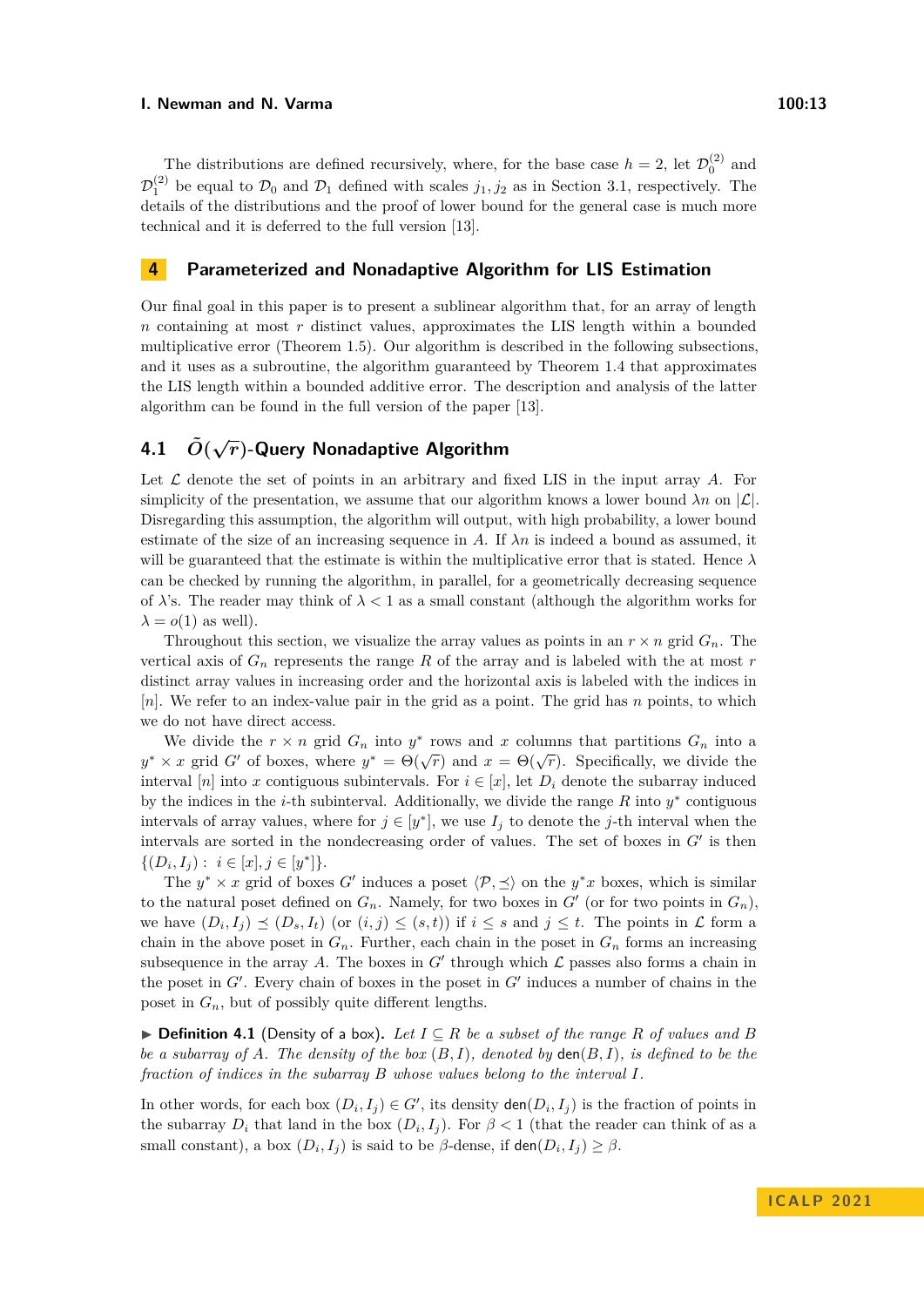## **4.1.1 Forming the grid** *G***′ of boxes**

Our goal in this section is to describe a procedure that determines the grid *G*′ of boxes. Specifically, as we do not know the range *R* and only know an upper bound *r* on its size |*R*|, we start by forming an approximation of *R* and an approximation of the densities of subinterval ranges in *R* in the array *A*. To do this, we first partition *R* into  $\tilde{O}(\sqrt{r})$  sub-ranges in *R* in the array *A*. To do this, we first partition *R* into  $\tilde{O}(\sqrt{r})$  sub-ranges called *layers*. For the sake of generality, we describe the procedure for a subarray *B* of *A*.

More generally, given a subarray *B*, and a parameter *y*, our goal is to partition the range *R* into roughly *y* intervals of roughly equal densities, where the densities are with respect to *B*. We note that although the size *r* of the range *R* might be relatively large, it is possible that some values appear in *B* much more frequently than others. One of our goals is to identify such values and well-approximate their densities. We now define a "nice" partition as follows. Given *y* and *B*, a nice *y*-partition of the values in *B* is a partition  $R = \bigcup_{i=1}^{y^*} I_i$ , if for each  $i \in [y^*]$ , either  $I_i$  contains only one value  $v_i$  and  $\textsf{den}(B, I_i) \geq \frac{1}{2y}$ , or  $\textsf{den}(B, I_i) \leq \frac{2}{y}$ . In the former case, we call  $I_i$  a single-valued layer. In the latter, we say that  $I_i$  is a multi-valued layer (although in an extreme case it might contain only one value). We also require  $y^* \leq 2y$ .

Next, we describe our procedure  $LAYERING(B, y, t)$  that forms a *y*-nice partition of a subarray *B*, along with a good approximation of the densities of the single-valued layers. This is quite technical, although standard. We advise the reader to avoid it on first reading, and assume that, when needed, we have a nice partition along with a good approximation to the densities of layers.

**Algorithm 1 LAYERING.** 

- 1: **procedure**  $\text{LAYERING}(B, y, t)$
- 2: Goal: To divide the set of array values in the subarray *B* into roughly *y* contiguous intervals of roughly equal densities. The parameter *t* is used to control the success probability.
- 3: Sample a set of  $\ell = t \cdot y \log y$  indices *S* from *B*, uniformly at random and independently. *▷* Note that a value *v* is expected to appear in proportion to its density in the array. Hence the collection of values obtained is a multiset of size *ℓ*.
- 4: We sort the multiset of values  $V = \{B[p] : p \in S\}$  to form a strictly increasing sequence  $\text{seq} = (v'_1 < \ldots < v'_q)$ , where with each  $i \in [q]$  we associate a weight  $w_i$  that equals the multiplicity of  $v'_i$  in the multiset V of values.  $\rightarrow \mathsf{Note that } \sum$  $\rhd$  Note that  $\sum_{i \in [q]} w_i = \ell$ .
- 5: We now partition the sequence  $W = (w_1, \ldots, w_q)$  into maximal disjoint contiguous subsequences  $W_1, \ldots W_{y^*}$  such that for each  $j \in [y^*]$ , either  $\sum_{w \in W_j} w < 2t \log y$ , or  $W_j$ contains only one member *w* for which  $w > t \log y$ .

Note that this can be done greedily as follows. If  $w_1 > t \log y$  then  $W_1$  will contain only  $w_1$ , otherwise  $W_1$  will contain the maximal subsequence  $(w_1, \ldots, w_i)$  whose sum is at most 2*t* log *y*. We then delete the members of  $W_1$  from *W* and repeat the process. For  $i \in [y^*]$ , let  $w(W_i)$  denote the total weight in  $W_i$ .

Correspondingly, we obtain a partition of the sequence seq of sampled values into at most  $y^*$  subsequences  $\{S_i\}_{i \in [y^*]}$ . Some subsequences contain only one value of weight at least *t*log *y* and are called *single-valued*. The remaining subsequences are called *multi-valued*.

For a subsequence  $S_i$ , let  $\alpha_i = \min(S_i)$  and  $\beta_i = \max(S_i)$ . Let  $\beta_0 = -\infty$ . Note that  $\alpha_i \leq \beta_i$  and  $\beta_{i-1} < \alpha_i$  for all  $i \in [y^*]$ .

6: For  $i \in [y^*]$ , we associate with the subsequence  $S_i$ , an interval (layer)  $I_i \subseteq R$ , where  $I_i = (\beta_{i-1}, \beta_i]$ , and an approximate density  $\text{den}(B, I_i) = w(W_i)/\ell$ .

7: **end procedure**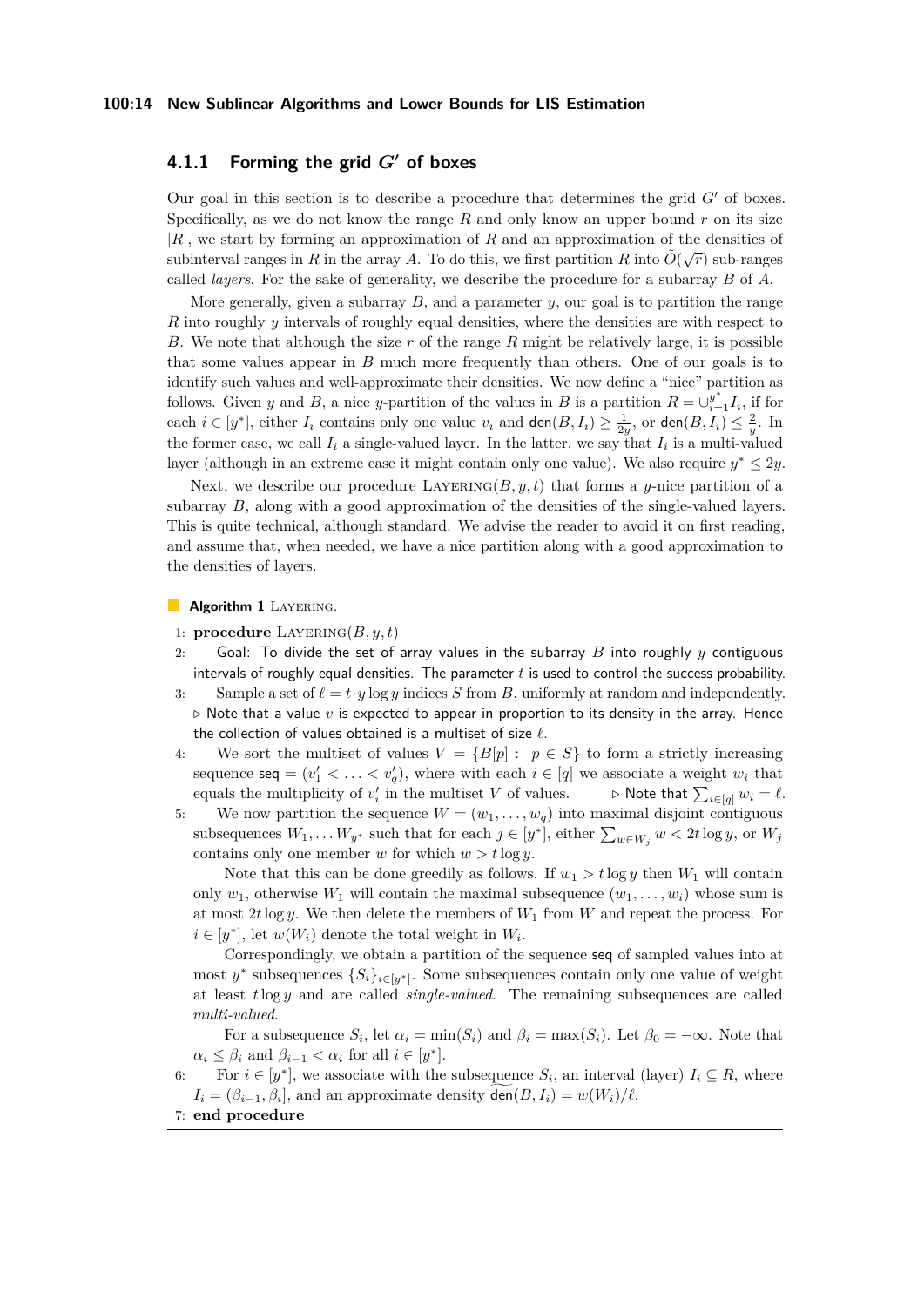Let  $\{I_i\}_{i=1}^{y^*}$  be the set of layers that are created by a call to LAYERING( $B, y, t$ ). Recall that  $w(W_i) \geq t \log y$  if  $I_i$  is a single-valued layer and  $w(W_i) < 2t \log y$  if  $I_i$  is multi-valued, where  $W_i$  denotes the sum of multiplicities of the values in the sample  $S_i$ .

For a multi-valued layer  $I_i$ , let  $E_i$  denote the event that  $\text{den}(B, I_i) < \frac{4}{y}$ . For a single-valued layer  $I_i$  such that  $\text{den}(B, I_i) \geq \frac{1}{2y}$ , let  $E_i$  denote the event that  $\frac{\text{den}(B, I_i)}{2} \leq \widetilde{\text{den}}(B, I_i) \leq \widetilde{\text{den}}(B, I_i)$  $\frac{3}{2}$ den(*B*, *I<sub>i</sub>*). For a single-valued layer *I<sub>i</sub>* such that den(*B*, *I<sub>i</sub>*)  $\lt \frac{1}{2y}$ , let *E<sub>i</sub>* be the event that  $\widetilde{\text{den}}(B, I_i) \leq \frac{3}{2} \text{den}(B, I_i)$ . Let  $E = \bigcap_{i=1}^{y^*} E_i$ . The following claim asserts that the layering above well-represents the structure of the range w.r.t. *B*.

<span id="page-14-0"></span>► Claim 4.2. LAYERING( $B, y, t$ ) returns a collection of intervals  $\{I_i\}_{i=1}^{y^*}$  such that,  $y^*$  ≤ 2y, and  $Pr(E) = 1 - exp(\Omega(-t)).$ 

We now define the grid  $G'$  of boxes as follows. We first use the procedure LAYERING on the original array,  $B = A$ , with parameters  $y = \frac{\sqrt{r}}{e}$  $\frac{f}{\epsilon}$  and  $t = O(1)$ , where the value of t is set to ensure a success probability of  $99/100$  in Claim [4.2.](#page-14-0) This defines the set of  $y^*$  layers that partitions *R* as  $R = \bigcup_{i \in y^*} I_i$ . Next we partition [*n*] into  $x = \epsilon \cdot \sqrt{r}$  contiguous intervals  $D_1, \ldots, D_x$  each of size  $n/x$ , which defines *G*' as the grid of boxes  $\{(D_i, I_j) : (j, i) \in [y^*] \times [x]\}$ in the  $r \times n$  grid, some of which may be empty, while some may contain many points.

We set  $β = ε<sup>3</sup>λ$ . Next, our goal is to find all the *β*-dense boxes in *G'* by making  $\tilde{O}(\sqrt{r})$ queries and then restrict our attention only to these boxes. As described in the high level overview Introduction, doing this will not make the LIS in this restricted array too short. This is made formal in the following claim.

▷ Claim 4.3. The number of points in L that belong to boxes that are not *β*-dense is at most  $\beta n \cdot (1 + 2y/x)$ .

We do not know which boxes are *β*-dense. We approximate this by sampling, and this is formally presented below as algorithm GRIDDING. The algorithm assumes the partition of  $[n]$ and of the range *R* as above. As before,  $t = O(1)$  in this procedure can be set appropriately to ensure a large constant success probability.

**Algorithm 2 GRIDDING.** 

1: **procedure** GRIDDING $(A, \{I_j\}_{j \in [y^*]}, \{D_i\}_{i \in [x]}, \beta)$ 2: **for**  $i \in [x]$  **do** 3: Sample  $\ell = t \cdot \frac{1}{\beta} \cdot \log(\frac{x}{\beta})$  indices from  $D_i$  uniformly and independently at random. 4: **for**  $j \in [y^*]$  **do** 5: Label box  $(D_i, I_j)$  as *dense* if and only if the values on at least  $\frac{3}{4}\beta\ell$  points from the sample fall into the box; namely, if for at least  $\frac{3}{4}\beta\ell$  indices sampled from  $D_i$ , the values are in  $I_i$ . 6: **end for** 7: **end for** 8: **end procedure**

Let *D* be the event that all *β*-dense boxes are tagged as *dense* by the procedure, and that every box that is not  $\beta/8$ -dense is not tagged as dense.

 $\triangleright$  Claim 4.4.  $Pr[D] > 1 - exp(-\Omega(t)).$ 

From now on, we assume that we have the grid  $G'$  for which the events  $E$  and  $D$  hold. This is the initialization of our data structure as described in the Introduction. We now refine the data structure as follows.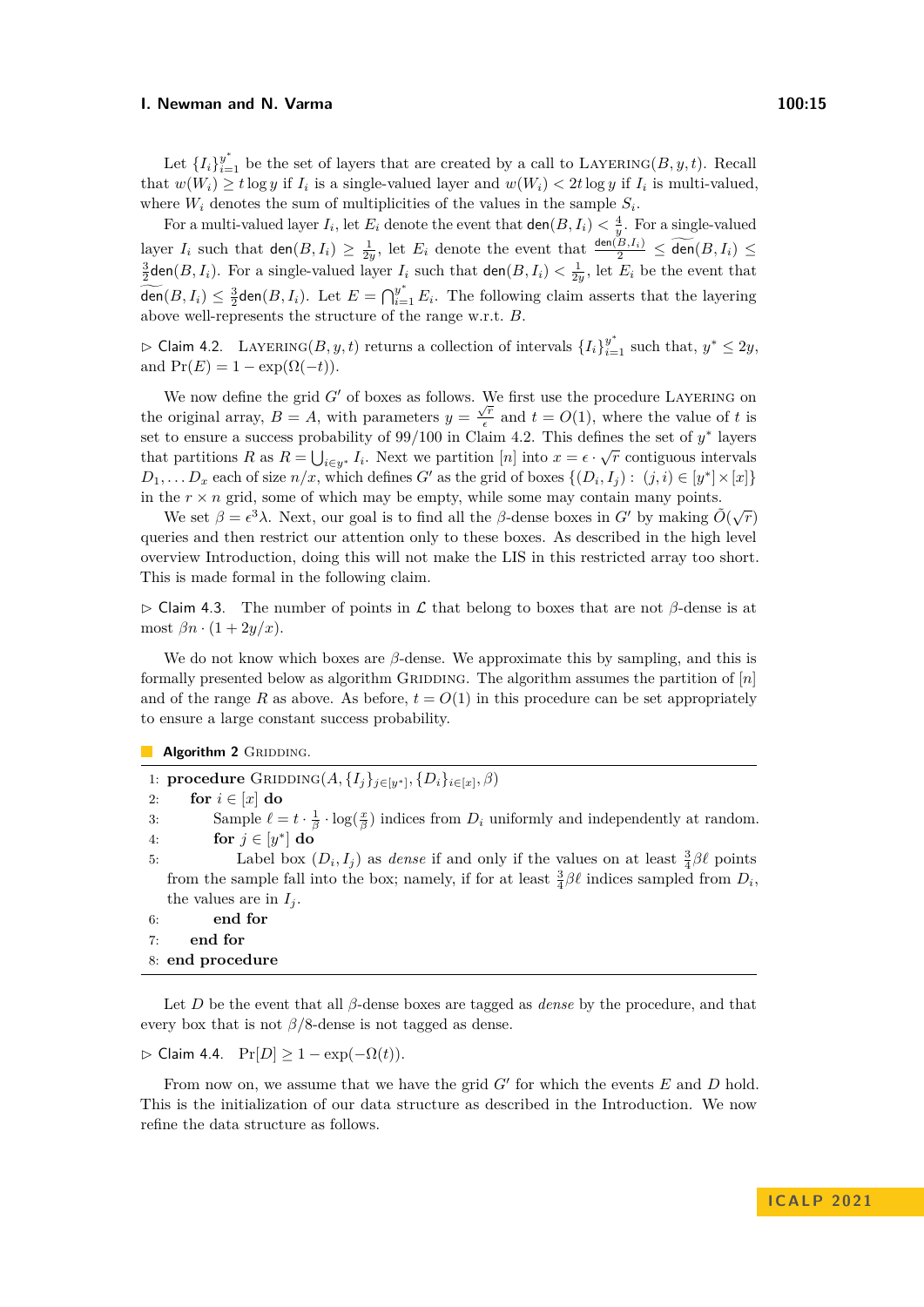#### **100:16 New Sublinear Algorithms and Lower Bounds for LIS Estimation**

A *β*-dense box may have density that is anything in [*β,* 1]. For a better approximation guarantee, we need to identify the regions with density nearly equal to  $\beta$ . To achieve this, we perform the following finer layering using the procedure Layering on each dense box.

**Finer layering of each dense box.** For each  $i \in [x]$ , call LAYERING on the array  $D_i$  with  $y = 1/\beta$  and  $t' = \Theta(\log(x/\beta))$ . Here, we do not collapse the single-valued intervals into a single layer, but rather just leave them as different layers of the same value and density *β*.

Let  $\{I'_k\}_{k\in[y^*_i]}$  be the set of intervals returned by the procedure. We restrict our attention to the boxes  $(D_i, I'_k)$  contained in some  $\beta$ -dense box  $(D_i, I_j)$ , and call them  $\beta$ -dense cells.

Fix  $D_i$ . The number of  $\beta$ -dense cells in  $D_i$  is at most  $2y = 2/\beta$ . Claim [4.2](#page-14-0) asserts that, with probability  $1 - \exp(-\Omega(t')) = 1 - \frac{\beta}{100x}$ , each  $D_i$  is layered so that each  $\beta$ -dense cell has true density at most 3*β/*2 and at least *β/*8. Additionally, the portion of a *β*-dense box that is not covered by  $\beta$ -dense cells has true density smaller than  $\beta$ . This implies that for all  $i \in [x]$  this event happens with probability at least 99/100. We denote this event by *F*, and assume in what follows that *F* happens.

#### **4.1.2 Chain reduction**

In this section, we define a poset over dense cells and argue that in order to well-approximate the LIS, it is enough to restrict our attention to LIS's in a few chains in this poset.

Since dense cells, by definition, are contained inside dense boxes, we denote dense cells using triplets  $(D_i, I_j, k)$ , where this triplet denotes the *k*-th dense cell inside the dense box  $(D_i, I_j), i \in [\epsilon \sqrt{r}], j \in [\sqrt{r}/\epsilon].$ 

Recall that there is a poset  $\langle \mathcal{P}, \preceq \rangle$  on the dense boxes. Now, we define another poset  $\langle P^*,\preceq^* \rangle$  whose elements are the (at most)  $2x/\beta$  dense cells. The order relation  $\preceq^*$  is defined by  $(D_i, I_j, k) \preceq^* (D_{i'}, I_{j'}, k')$  if and only if either  $(D_i, I_j) \neq (D_{i'}, I_{j'})$  and  $(D_i, I_j) \preceq (D_{i'}, I_{j'})$ , or if  $j' = j$ ,  $i' = i$  and  $k \leq k'$ . Note that the poset  $\preceq^*$  is not consistent with a grid poset, it rather inherits the order from  $P$  for cells in different boxes.

Let  $\mathcal{L}_1$  be the LIS  $\mathcal L$  restricted to dense boxes, let  $C(\mathcal{L}_1, \mathcal{P})$  be the set of dense boxes in which  $\mathcal{L}_1$  passes, and let  $C(\mathcal{L}_1, \mathcal{P}^*)$  be the set of dense cells in which  $\mathcal{L}_1$  passes. We observe that  $C(\mathcal{L}_1, \mathcal{P})$  and  $C(\mathcal{L}_1, \mathcal{P}^*)$  are chains in the corresponding posets.

Our goal now is to show that there are a small number of chains in  $\mathcal{P}^*$  that cover  $C(\mathcal{L}_1, \mathcal{P}^*)$ . This is done as follows.

For parameter  $\tau = 5/\lambda$ , repeatedly remove antichains of size larger than  $\tau$  from  $\mathcal{P}^*$ . Here, by removing, we mean the deletion of the points in the cells of the corresponding antichain from the array<sup>[6](#page-15-0)</sup>.

Let the resulting poset be denoted by  $\mathcal{P}^{**}$ . The maximum antichain in this poset has size at most *τ*, and Dilworth's theorem implies that there is a decomposition of  $\mathcal{P}^{\star\star}$  into at most *τ* chains. These chains, being made of dense cells, is naturally extended to at most  $\tau$  (possibly intersecting) chains of the poset  $\mathcal{P}$ . Let these chains be  $C_1, \ldots, C_{\tau}$ . We bound the "loss" to the LIS incurred by chain reduction in Claim [4.5.](#page-15-1)

<span id="page-15-1"></span>▷ Claim 4.5. Conditioned on the events *E* ∪ *D* ∪ *F*, the number of points in L<sup>1</sup> that does not belong to  $\cup_{i=1}^{\tau} C_i$  is at most  $4n/\tau$ .

<span id="page-15-0"></span>For a single-valued cell  $a = (D_i, I_j, k)$  taking the value *v*, there might be other points with value *v* in the dense box containing *a*. When we remove *a* from  $\mathcal{P}^{\star}$ , we "mentally" remove some  $\beta n/x$  points of value *v* from the box  $(D_i, I_j)$ . This is not algorithmically done, but will just be used in the analysis.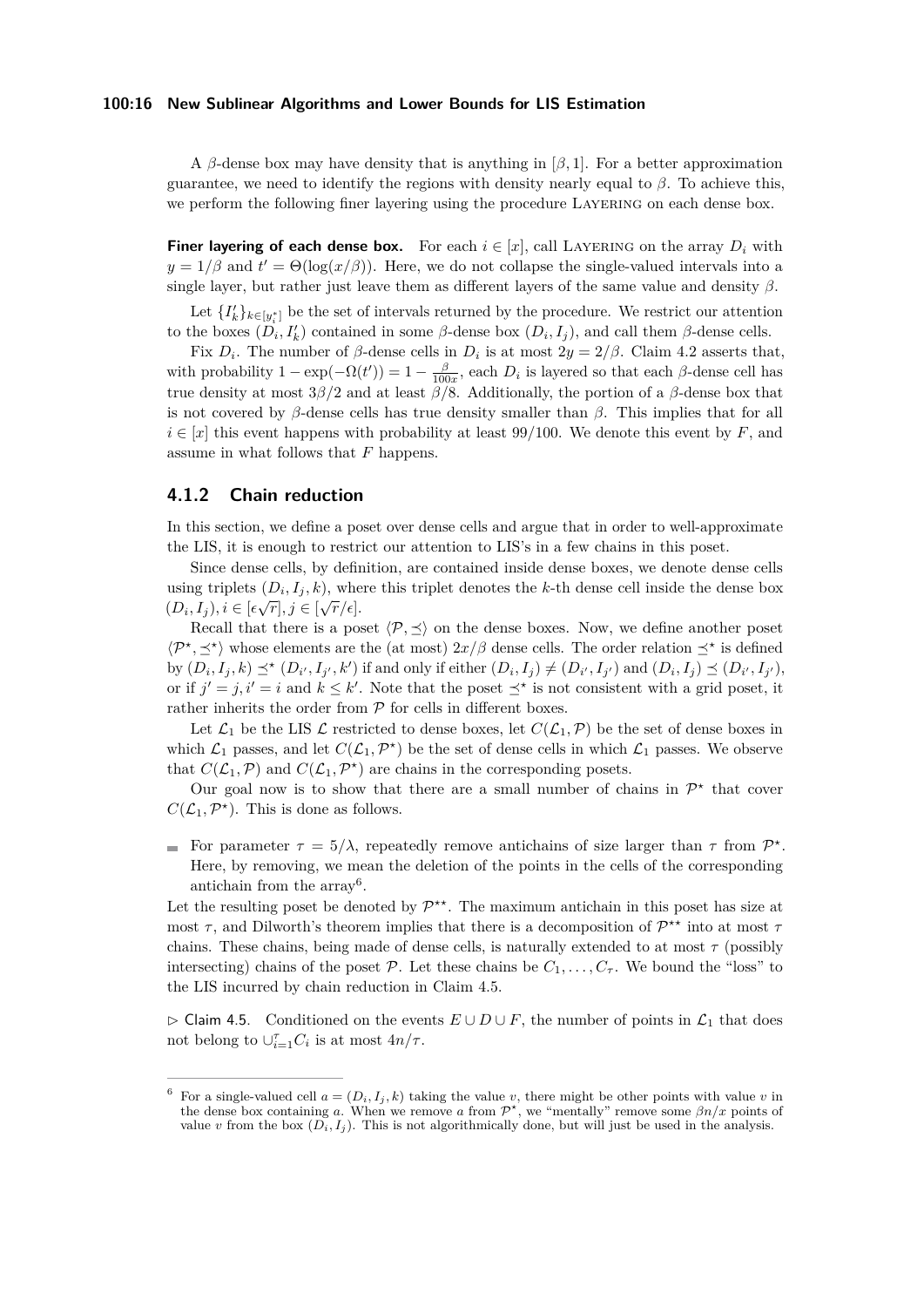

<span id="page-16-0"></span>**Figure 3** A staircase like chain, and its decomposition into two chains, one that contains only horizontal blocks and one that contains only vertical blocks. In each of the chains, no two blocks share a layer or a subarray.

Let  $\mathcal{L}_2$  denote the LIS  $\mathcal{L}_1$  after chain reduction. The following claim is straightforward.

 $\triangleright$  Claim 4.6. There exists  $i \in [\tau]$  such that  $|\text{LIS}(C_i)| \geq \frac{|\mathcal{L}_2|}{\tau}$ .

We point out that no query is made at this stage.

#### **4.1.3 Estimating the LIS restricted to poset chains**

Let  $\mathcal{P}'$  denote the poset obtained from  $\mathcal P$  after removing the large antichains in  $\mathcal{P}^*$ . At this point, we have covered the poset  $\mathcal{P}'$  using at most  $\tau$  chains  $C_1, \ldots, C_{\tau}$ . This reduces the LIS estimation to estimating the LIS in one of these chains.

In what follows, we fix such one chain *C*, and denote by  $\mathcal{L}(C)$ , the LIS in the array restricted to *C*. The chain *C* is composed of a sequence of horizontal and vertical blocks, arranged in a staircase manner (see Figure [3\)](#page-16-0), where a horizontal block is a sequence of contiguous boxes in the chain from the same layer, and a vertical block is a sequence of contiguous dense boxes in the chain that belong to the same subarray.

Let  $H_1, H_2$  be two maximal horizontal blocks in *C*. Blocks  $H_1, H_2$  have a subarray  $D_i$ in common if there are boxes  $(D_i, I_j) \in H_1$  and  $(D_i, I_s) \in H_2$ . In particular, there is a vertical block between them. Two horizontal chains have at most one subarray in common, and if this happens, then the common subarray  $D_i$  defines the rightmost box of the "lower" horizontal chain (the horizontal chain in the lower layer) and the leftmost box of the "upper" horizontal chain. We conclude that if we arrange the horizontal blocks from bottom to top as  $H_1, \ldots, H_s$ , and remove the rightmost box from  $H_i$  if it has a common subarray with  $H_{i+1}$ , we get a sequence of horizontal blocks in which no two share a subarray. We use  $C_H$  to denote this subchain of *C*. Notice that  $C_V = C \setminus C_H$  is a chain that contains only vertical blocks, where no two share a layer (see Figure [3,](#page-16-0) as how the whole chain *C* decomposes into a chain of horizontal blocks and a chain of vertical blocks).

To estimate the size of  $\mathcal{L}(C)$ , we estimate the LIS within  $C_H$  and  $C_V$  separately, and use the larger for the size estimate for  $\mathcal{L}(C)$ . In the following, we denote  $\mathcal{L}_H$  and  $\mathcal{L}_V$  for  $LIS(C_H)$  and  $LIS(C_V)$ , respectively. The main advantage of this decomposition of *C* into  $C_H$  and  $C_V$  is given by the following observation.

▶ **Observation 4.7.** *For any chain C*, *we have*  $|\mathcal{L}_H| = \sum_{B \in C_H} |LIS(B)|$ *, where the sum is over the horizontal blocks*  $B$  *in*  $C_H$ *. A similar statement holds for*  $C_V$  *in which case, horizontal blocks are replaced with vertical blocks.*

The observation leads to an immediate adaptive way to approximate the lengths of  $\mathcal{L}_H$ and  $\mathcal{L}_V$ . We sample a constant number of blocks from the chain, estimate the LIS in each block, and normalize to estimate the LIS in the entire chain. By the Hoeffding bound, we can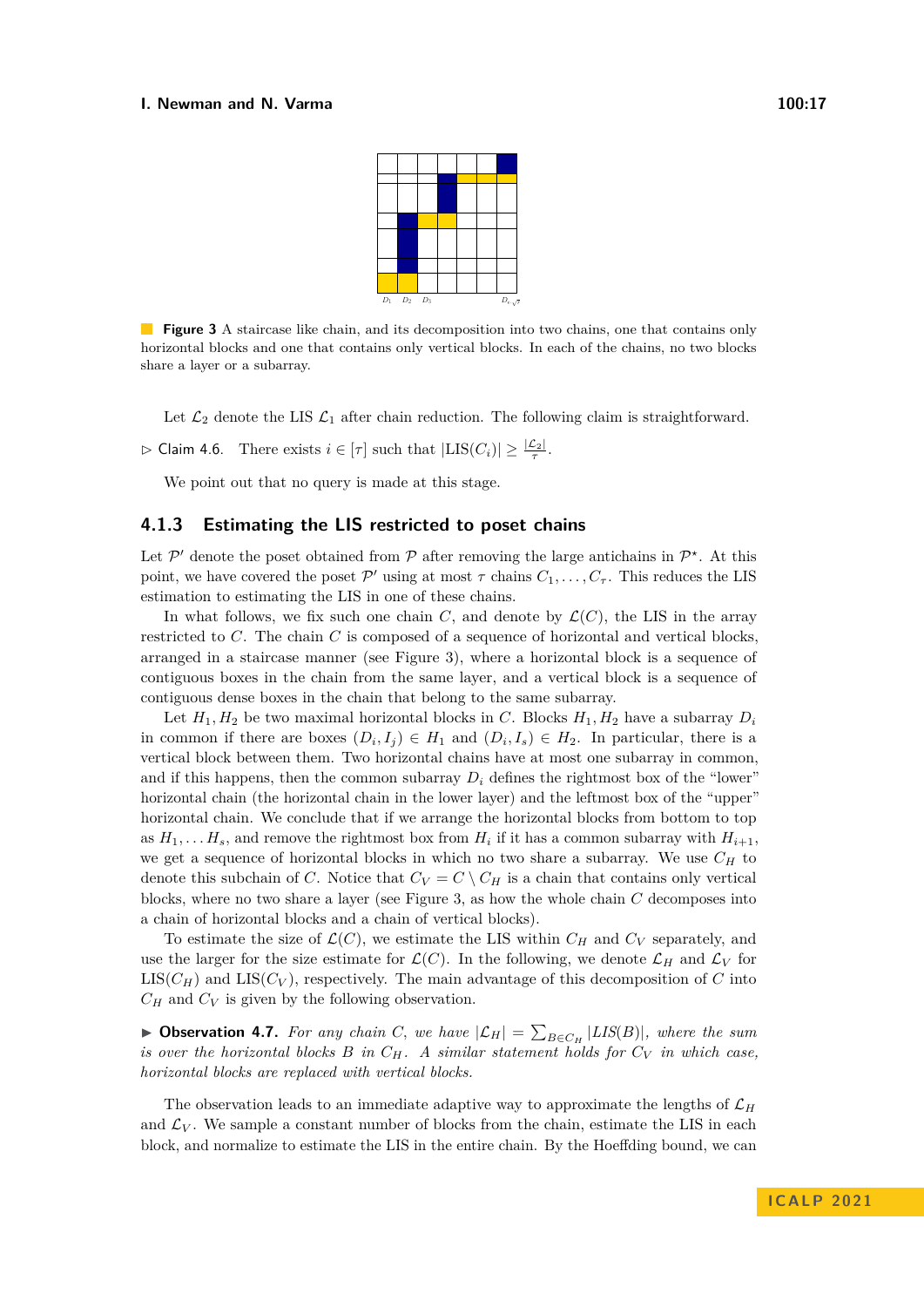#### **100:18 New Sublinear Algorithms and Lower Bounds for LIS Estimation**

see that the estimate is accurate enough with high probability. The adaptivity is needed to locate each block, and to estimate the LIS within a block (horizontal and vertical), which we did not yet specify how to do. To avoid adaptivity, we will rely on the fact that if  $\mathcal{L}_V$  is large, then it must contain a large number of small vertical blocks. Thus, sampling uniformly in [*n*] will hit such blocks frequently enough to facilitate the Hoeffding bound above. Further, for the estimation of LIS within a short vertical block, we will use the algorithm guaranteed by Theorem [1.4.](#page-4-0) For horizontal blocks, we need some further relaxations. We will show below that we may restrict ourselves to short horizontal blocks, due to the choice of parameters in the formation of the grid  $G'$ . This again will facilitate the use of the algorithm guaranteed by Theorem [1.4.](#page-4-0) The details now follow.

**Estimating the length of LIS in a horizontal chain.** A horizontal block belonging to a multi-valued layer is referred to as a multi-valued horizontal block, and a horizontal block belonging to a single-valued layer is a single-valued horizontal block. We treat these horizontal blocks separately.

Let  $m = \epsilon/\lambda^2$ . Let  $\mathcal{L}'_H$  denote the restriction of  $\mathcal{L}_H$  after deleting multi-valued horizontal blocks containing more than *m* boxes. We first show that the length of  $\mathcal{L}'_H$  is not much smaller than  $\mathcal{L}_H$ .

 $\triangleright$  Claim 4.8.  $|\mathcal{L}'_H| \leq |\mathcal{L}_H| - 4\lambda^2 \epsilon n$ .

Let  $C'_H$  denote the chain obtained after removing multi-valued horizontal blocks containing more than *m* boxes. If there are at most  $\phi = \epsilon \lambda^2 y$  multi-valued horizontal blocks in the chain  $C'_H$ , then, by removing all of them, we end up losing only  $\phi \cdot \frac{4n}{y} \leq 4n\epsilon\lambda^2$  points (as each multi-valued layer has density at most  $4/y$ . If there are at least  $\phi$  multi-valued horizontal blocks in  $C'_{H}$ , then the average number of values in such a horizontal block is at most  $\frac{r}{\phi} \leq \frac{r}{\epsilon \lambda^2 y} = \frac{\sqrt{r}}{\lambda^2}$  by our choice of *y*. That is, with probability at least  $1 - \frac{1}{100 \log(\tau)}$ , a uniformly random multi-valued horizontal block in  $C'_H$  contains at most  $\frac{100\sqrt{r} \log(\tau)}{\lambda^2}$  values. Thus, we have reduced the problem to estimating the LIS in a collection of (possibly very long) single-valued horizontal blocks and several short multi-valued horizontal blocks containing √  $O(\frac{\sqrt{r} \log(\tau)}{\lambda^2})$  values.

In the following, we use the term *segment* to denote a subarray composed of 2*m* subarrays  $\{D_i, D_{i+1}, \ldots, D_{i+2m-1}\}\$ for some  $i \in [x-2m+1]$ . A segment is said to contain a multi-valued horizontal block *H* if all the subarrays forming *H* are contained in the segment.

Example 100  $\sqrt{r} \log(\tau)$ . Our algorithm for estimating the length of  $\mathcal{L}_H$  is as follows:

- **1.** Sample  $t \log^2(\tau)$  uniformly random segments.
- **2.** For each sampled segment *B*, query  $s = \Theta\left(\frac{m \log(\tau)}{s}\right)$  $\frac{\log(\tau)}{\beta} \cdot \frac{r'}{\epsilon^3}$  $\frac{r'}{\epsilon^3 \lambda^6} \log \left( \frac{r'^2}{\epsilon \lambda} \right)$  points uniformly and independently at indexes from *B* and run the algorithm given by Theorem [1.4](#page-4-0) with parameters r' (for the number of distinct values) and  $\epsilon \lambda^2$  (for approximation guarantee) using the samples that fall into the multi-valued horizontal block *H* contained in the segment *B*, if any.
- **3.** Estimate the contribution to the LIS from multi-valued horizontal blocks by summing the answers returned by the algorithm in the previous steps and then normalizing appropriately.
- **4.** Estimate the contribution to the LIS from single-valued horizontal blocks by summing the estimates of the densities of all single-valued horizontal blocks in  $C_H$  (as we already know these estimates from the GRIDDING stage).
- **5.** Output an estimate  $L_H$  of the length of  $\mathcal{L}_H$  by summing the above two estimates.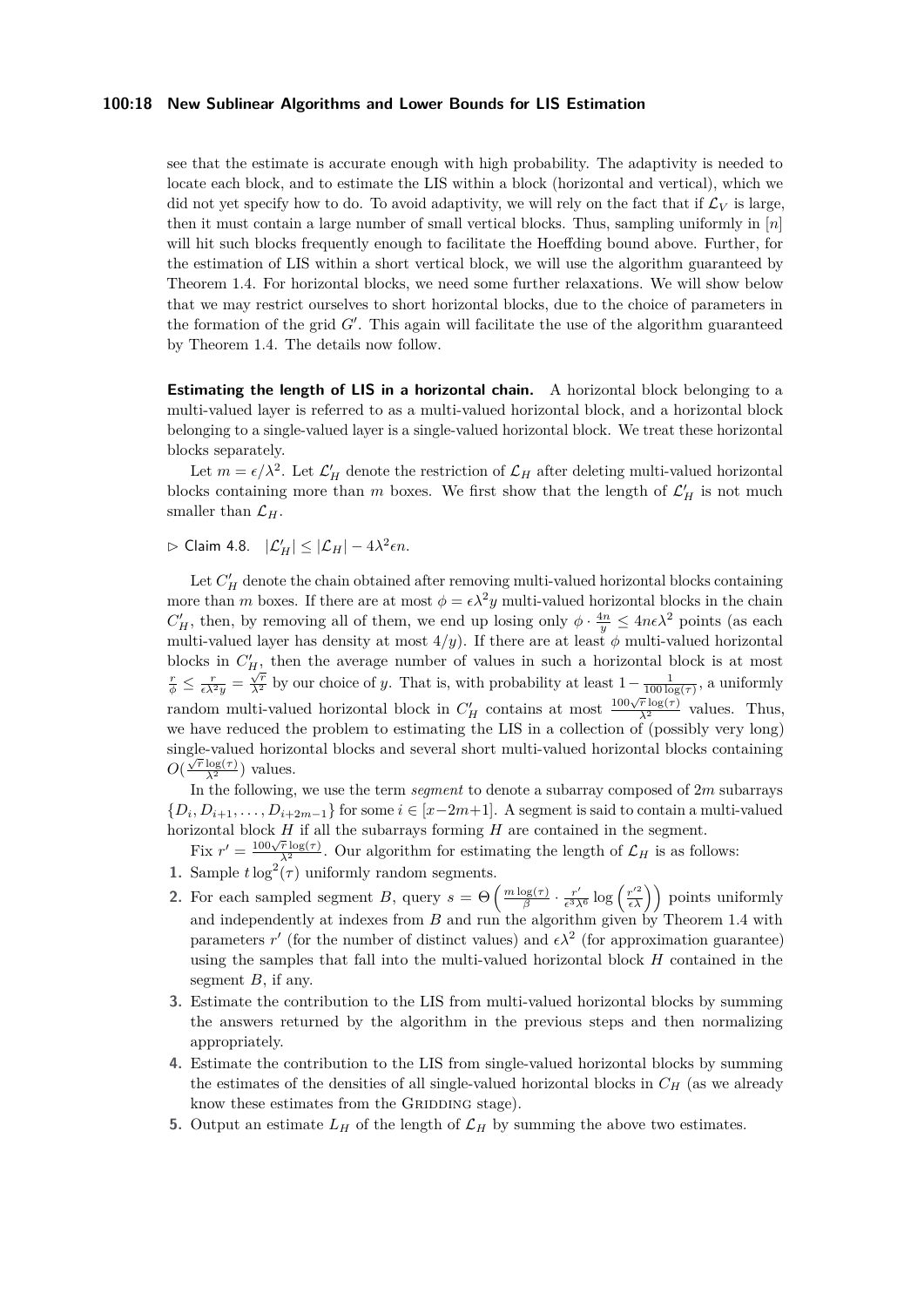Clearly, the contribution to  $\mathcal{L}_H$  from single-valued horizontal blocks is estimated within multiplicative  $(1 \pm \frac{1}{2})$ -error, by our conditioning on the event *F*. We show the following.

<span id="page-18-0"></span> $\triangleright$  Claim 4.9. With probability 1 − *O*( $\frac{\log(τ)}{τ^2}$  $\frac{g(\tau)}{\tau^2}$ , the contribution to  $\mathcal{L}_H$  from multi-valued horizontal blocks is estimated within an additive error of  $\epsilon \lambda^2 n$ .

**Estimating the length of the LIS in a vertical chain.** Let  $\nu = \epsilon \lambda^2$ . We may assume that the vertical chain is composed of at least  $\nu \cdot x$  vertical blocks, for otherwise, we can abandon the entire vertical chain by incurring a "loss" to the LIS amounting to at most  $\nu \cdot n$  points. Additionally, since the boxes from different vertical blocks belong to different layers, using a similar averaging argument as before, we can show that with probability at least  $1 - \frac{1}{100 \log(\tau)}$ , a uniformly random vertical block contains at most  $\frac{100\sqrt{r} \log(r)}{\lambda^2}$  distinct values.

Therefore, in order to estimate the length of the LIS in the vertical chain, we sample  $O(\log(\tau))$  subarrays  $D_i, i \in [x]$  and run the pseudo-solution-based LIS estimation algorithm, restricted to the vertical box, if any, that belongs to this subarray while making sure that the success probability is at least  $1 - \frac{1}{100 \log \tau}$  and the error parameter is  $\epsilon \lambda^2$ . The details of how to implement this procedure nonadaptively are identical to how we implemented the estimation of the LIS in  $C_H$  in the preceding section. The query complexity is also identical.

<span id="page-18-1"></span>**⊳ Claim 4.10.** With probability  $1 - O(\frac{\log_2(\tau)}{\tau^2})$  $\frac{g(\tau)}{\tau^2}$ , we estimate the contribution of vertical blocks to within an additive error of  $\epsilon \lambda^2 n$ .

#### **4.1.4 Correctness, approximation guarantee, and query complexity**

In this section, we complete the analysis of our algorithm and finish the proof of Theorem [1.5.](#page-5-0)

**Success probability.** The probability that any of Layering, Gridding and Finer Gridding fail is at most  $3/100$ . For a specific chain of boxes, by Claims [4.9](#page-18-0) and [4.10,](#page-18-1) we know that estimating the length of LIS within them is within the approximation guarantee with probability at least  $1 - O(\frac{\log(\tau)}{\tau^2})$  $\frac{g(\tau)}{\tau^2}$ ). By a union bound over all  $\tau$  chains, we can see that the probability of incorrectly estimating the LIS length in some chain is at most 1*/*100. Thus, overall, the failure probability is at most a small constant.

**Query complexity.** The query complexity is clearly  $\tilde{O}(\sqrt{r} \cdot \text{poly}(1/\lambda))$  from the description of the algorithm.

**Approximation guarantee.** Consider a fixed true LIS  $\mathcal{L}$ . The loss to  $\mathcal{L}$  due to ignoring boxes that are not  $\beta$ -dense  $(\beta = \epsilon^2 \lambda)$  is at most  $\epsilon^3 \lambda n + \epsilon \lambda n$ . The loss to  $\mathcal L$  due to antichain removal is at most  $4n/\tau$ , which is equal to  $4\lambda n/5$ . The resulting increasing sequence has length at least  $|\mathcal{L}| - \epsilon^3 \lambda n - \epsilon \lambda n - 4\lambda n/5$ , which is at least  $(1 - \epsilon^3 - \epsilon - 4/5) \cdot |\mathcal{L}|$ , since, by our assumption  $|\mathcal{L}| \geq \lambda n$ . After chain decomposition, the length of the LIS in the best chain is at least  $(1 - \epsilon^3 - \epsilon - 4/5) \cdot |\mathcal{L}| / \tau$ , which is equal to  $\frac{\lambda}{5} \cdot |\mathcal{L}| \cdot (1/5 - \epsilon^3 - \epsilon)$ . Since we split the chains into horizontal and vertical chains, we further lose a factor of 2, and the resulting LIS length becomes  $\frac{\lambda}{10} \cdot |\mathcal{L}| \cdot (1/5 - \epsilon^3 - \epsilon)$ . In case of horizontal chains, we additionally lose a  $9\epsilon\lambda^2n$  and in the case of vertical chains, we additionally lose  $\epsilon\lambda^2n$ . That is the length of LIS in the (best) horizontal chain is at least  $\frac{\lambda}{10} \cdot |\mathcal{L}| \cdot (1/5 - \epsilon^3 - 11\epsilon)$ . Finally, using Claims [4.9](#page-18-0) and [4.10,](#page-18-1) we can see that we estimate the lengths of the best horizontal and vertical chains to within a constant multiplicative factor. Overall, the approximation guarantee is multiplicative  $\Omega(\lambda)$ .